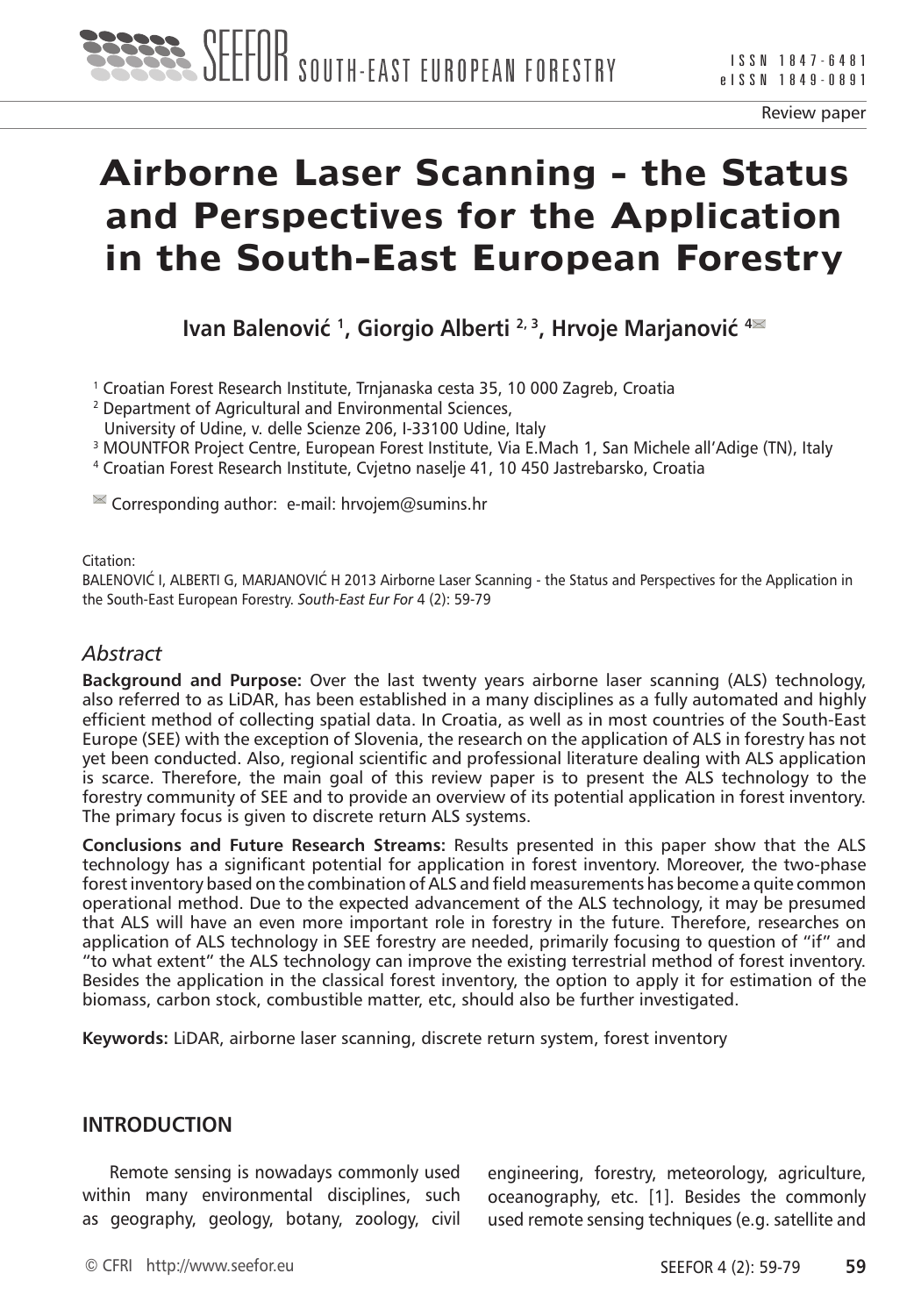aerial digital images), laser scanning technology has been established over the last twenty years as a fully automated and highly efficient method of collecting spatial data [2]. Laser scanning technology is also referred to as LiDAR (the acronym for *Light Detection and Ranging*) which means detection and distance determination using a pulse of light [3, 4].

The main characteristic of LiDAR systems is the ability to collect large quantities of highly accurate three-dimensional spatial data over large areas in a relatively short time [5]. The collected data, whether from airborne LiDAR systems mounted on aircrafts or spacecrafts, or from terrestrial LiDAR systems, have a high vertical and horizontal resolution. Airborne systems usually have decimetre and sometimes even a centimetre resolution, while terrestrial systems can have up to a millimetre resolution [6].

Although the invention of the laser and laser scanning goes back to the early 1960s, only with the development of the Geographic Positioning System (GPS) in the 1980s and the Inertial Measurement Unit (IMU) in the 1990s, as well as the rapid development of computer technology, a faster and significant progress in LiDAR technology was enabled [7]. This happened when a wider practical application of LiDAR systems, primarily for topographic mapping, began [8]. In the meantime, many geodetic companies have recognized the advantages of the LiDAR technology, so its application is expanding rapidly and in some cases replaces traditional geodetic methods [5].

The first studies of LiDAR systems in forestry started at the end of the 1990s, with the determination of terrain elevations, the estimation of stand height and volume, and the location and segmentation of individual trees [9, 10]. Since then, the LiDAR technology has been continuously and rapidly developing and therewith the possibilities of its application in forestry. In the last 15 years, this technology has encountered great interest among the scientist and researchers worldwide [3, 11].

In Croatia, as well as in most countries of the South-East Europe (SEE) (e.g. Bosnia and Herzegovina, Serbia, Montenegro, Macedonia, Albania, etc.) with the exception of Slovenia [12-14], research on the application of LiDAR in forestry have not yet been conducted. Also, regional scientific and professional literature dealing with the topics on LiDAR is poor [15]. Therefore, the main goal of this paper is to introduce the LiDAR (airborne laser scanning) technology to the forestry community of SEE providing an overview of its potential application through a critical review. Essentials of the LiDAR technological characteristics, with the focus on the possibilities of LIDAR application in forestry, primarily in forest inventories, are discussed. The primary focus is given to discrete return systems, the most often used type of airborne laser scanners both in research and practice.

## **AIRBORNE LASER SCANNING BACKGROUND**

LiDAR is an active remote sensing system that uses laser light (pulses) for scanning and collecting highly accurate three-dimensional (*x, y, z*) spatial data of targets [16, 17]. LiDAR systems are based on laser ranging, which measures the range (distance) between the sensor (scanner) and the target by calculating the product of the speed of light and the time required for an emitted laser pulse to travel to the target object [16].

Since LiDAR is an 'active' system, it is independent of natural sunlight, and therefore operates in all 'clear' conditions - day or night (i.e. obstacle free, including dense fog or smog, which can intercept or scatter too much the infra-red light pulse emitted from the system) [18, 19] which results in the extended time for data collection [20]. Moreover, LiDAR cannot operate during rainy days, because the most commonly used infrared light does not penetrate water vapour [5].

Depending on the platform on which the LiDAR system is mounted, the laser scanning technology may be divided into: (a) *Terrestrial Laser Scanning*, (b) *Airborne Laser Scanning*, and (c) *Spaceborne Laser Scanning* [7, 21]. Airborne laser scanning (ALS) systems are the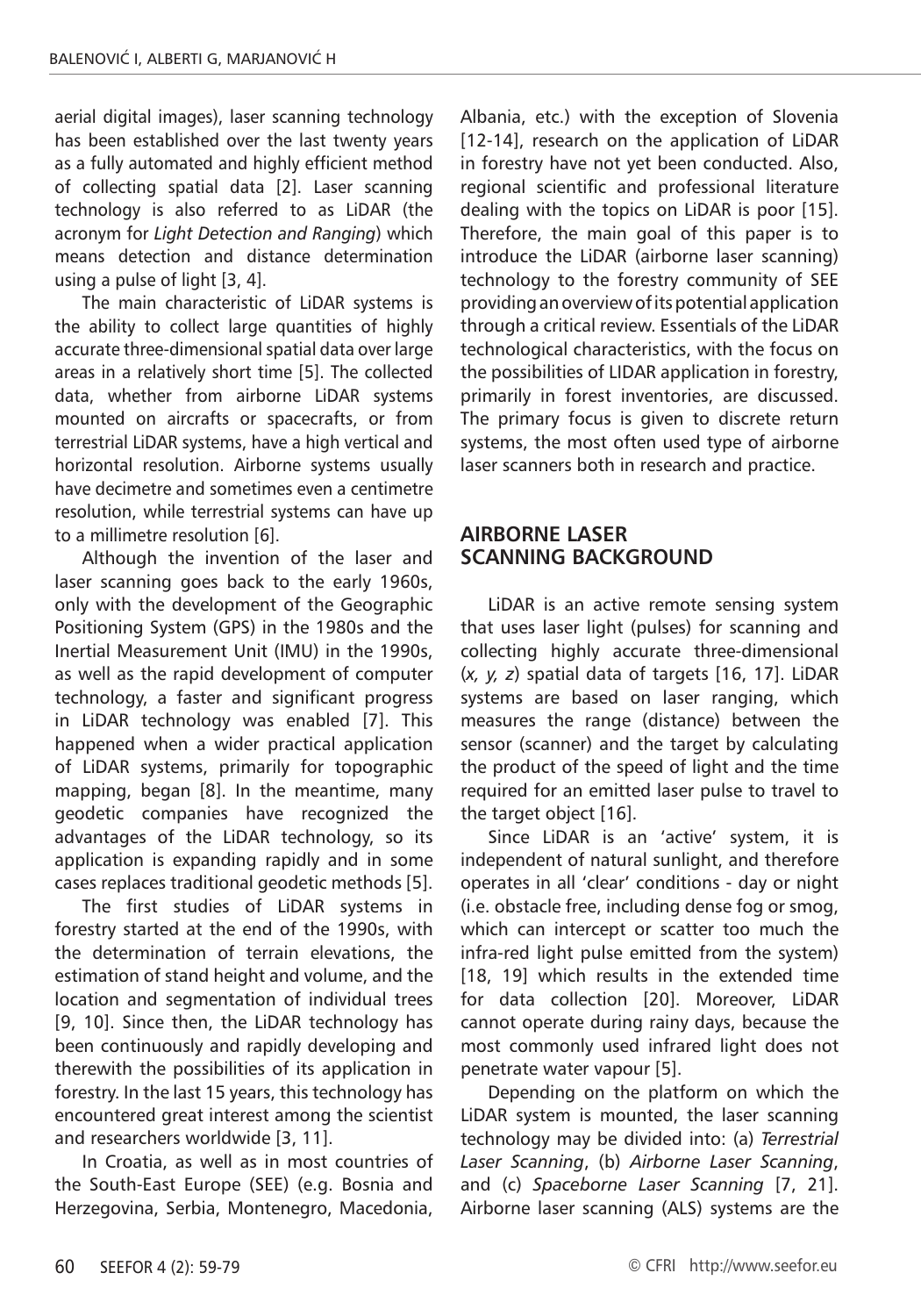most common type of LiDAR sensors [22] and, compared to terrestrial and spaceborne laser scanning systems, they are the most suitable for application in forestry [23].

Generally, most ALS systems have four major hardware components: (a) a laser scanner, (b) a GPS, (c) an IMU, and (d) a computer for system management and storage of the collected data [9, 24]. ALS can be performed from an aircraft or a helicopter. Flying heights may vary from 20 to 6000 m, while they usually are in the range of 200-1000 m (200-300 m for helicopters, 500-1000 m for airplanes) [18, 24]. The ALS systems for terrestrial application (including forestry) generally operate in the near-infrared wavelength range of 900-1064 nm where the vegetation reflectance is high. Namely, due to the fact that in the visible wavelengths the absorption by vegetation is very high, thus relatively small share of incoming energy would be reflected back to the sensor [25].

Based on the ranging principle applied in the range (distance) measurements between the scanner and the target object, ALS systems may be categorized as *discrete return* (DR) or *fullwaveform* (FW) systems [8, 16]. A FW system emits a continual pulse of laser radiation and records the entire reflected energy (waveform) for analysis. The range value is obtained by measuring the phase difference between the transmitted and the received signal (radiation) backscattered from the object's surface [8, 9]. In contrast, a DR system records single or multiple returns from an emitted laser pulse [22]. The distance from the scanner to the reflecting objects is calculated as  $R = c \times \frac{c}{2}$ , where *c* is the laser pulse speed (assumed to be equal to the speed of light in the air) and *t* is the travelling time of the laser pulse from the scanner to the object and back [16].

During the last twenty years, the DR return system has been used more frequently in forest research and commercial purposes [26, 27]. Therefore, the primary focus in this paper is on the discrete return ALS.

The laser scanner is the core of any ALS system, and thus the DR system as well. According to Gajski [2], the main components of a discrete return laser scanner are: (a) a transmitter of laser pulses, (b) the scanning mechanism (e.g. rotating prism, oscillating mirror), and (c) a receiver with the component for measuring the travelled time of laser pulses.

During the ALS, laser pulses are emitted toward the terrain in the direction given by the scanning mechanism, usually side-to-side, perpendicular to the flight direction [2, 16]. Due to the aircraft (or helicopter) flight pattern, the scanning lines on the ground usually form Z-shaped (seesaw) *scanning patterns* (Figure 1). Depending on the type of the scanning mechanism, scanning patterns may also be of parallel, elliptical, sinusoidal or other forms [28, 29]. *The scanning swath* (or the *swath width*), i.e. the width of the area that may be 'covered' during the flight in one direction, is determined by the selected *scanning angle* (or the *field of view*) and the flying height [2, 30]. In order to provide a more complete representation of any given object within the scanning area, as well as to provide more rigorous and efficient swath-to-swath adjustments to remove swath biases, large areas are usually scanned with a series of swaths that often overlap by 50% or more [3, 29].

Therefore, along with the scanning lines, usually perpendicular to the flight line, the DR laser scanner emits near-infrared pulses of laser energy with a typical duration of a few



**FIGURE 1.** An illustration of the basic scanning attributes of the ALS data acquisition [28]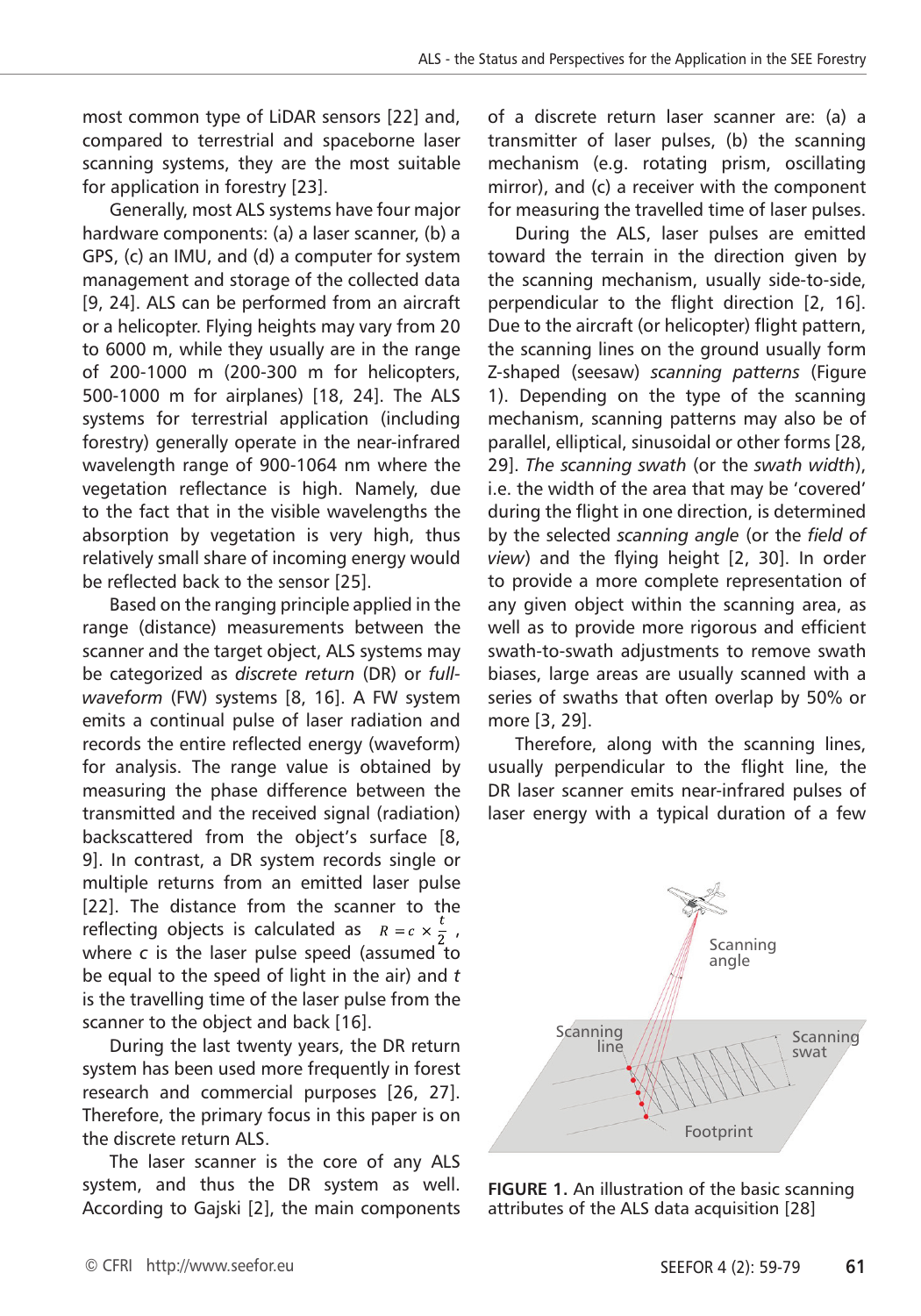nanoseconds (10 $-9$  s) and with a high rate of the scanning frequency (up to 300 kHz) [5, 30]. This means that DR laser scanners are capable to emit up to 300,000 laser pulses per second. A diameter of the reflecting surface illuminated by a laser pulse is called the *footprint diameter* and depends on the pulse (beam) divergence and the flying height [28, 30]. For example, for the pulse divergences of 0.3 mrad, at a typical flying height of 1000 m, the laser footprint diameter is about 0.3 m [7]. Since the footprint diameter of DR systems usually ranges between 0.2-1.0 m, they are considered '*small-footprint*' systems [3, 29]. On the other hand, ALS systems with a footprint diameter greater than 1.0 are called '*large-footprint*'.

The earliest DR systems were able to record only one 'return' (echo, reflection) or two (first and last) returns from a single laser pulse. Their primary use was for mapping applications, e.g. to create Digital Surface Models (DSMs) and Digital Terrain Models (DTMs) from the first and last returns, respectively [8, 31]. The most modern, so-called '*multiple-return*' systems may record up to five returns from a single laser pulse [25, 28]. In multiple-return systems, when the laser pulse is intercepted by an object, a part of the energy is reflected toward the receiver and recorded as the first return. When the object is not solid or too dense (e.g. tree branches) and does not completely block the pulse, the remaining part of the pulse continues its path and may be reflected by lower objects as e.g. the second, third, or fourth return, or eventually reflected from the ground surface as the fifth (the last) return (Figure 2) [3, 15]. This case often occurs in forests where crowns have small gaps between the branches and foliage [3]. In theory, the last return should be reflected from the ground surface, but in practice, especially in environments such as a forest, the situation could be different. According to the study conducted by Chasmer et al. [32], only 50% of last returns in forests are usually reflected from the ground surface. Therefore, it is necessary to determine which of those last returns are reflected from the ground surface and which from some understory layer using different filtering and segmentation

techniques. When the primary objective of ALS is to produce a DTM of a forested area, most of the scanning missions are taken during the leaf-off conditions, to maximize the percentage of pulses reflected from the ground surface. In contrast, when the primary objective is the determination of forest structure, ALS is usually done in leaf-on conditions to maximize the number of returns from tree crowns and other sub-canopy (understory) layers [3]. The major strength of multiple return systems is their ability to 'see' through the canopy and to record and measure the vertical forest structure [9, 33]. Therefore they could be useful in forest research or forest inventory measurements.



**FIGURE 2.** Multiple returns from a single laser pulse [26]

*Pulse density, point density or scanning density* is the most consistent measure of the spatial resolution of an ALS data set [28] and is commonly expressed as the number of pulses per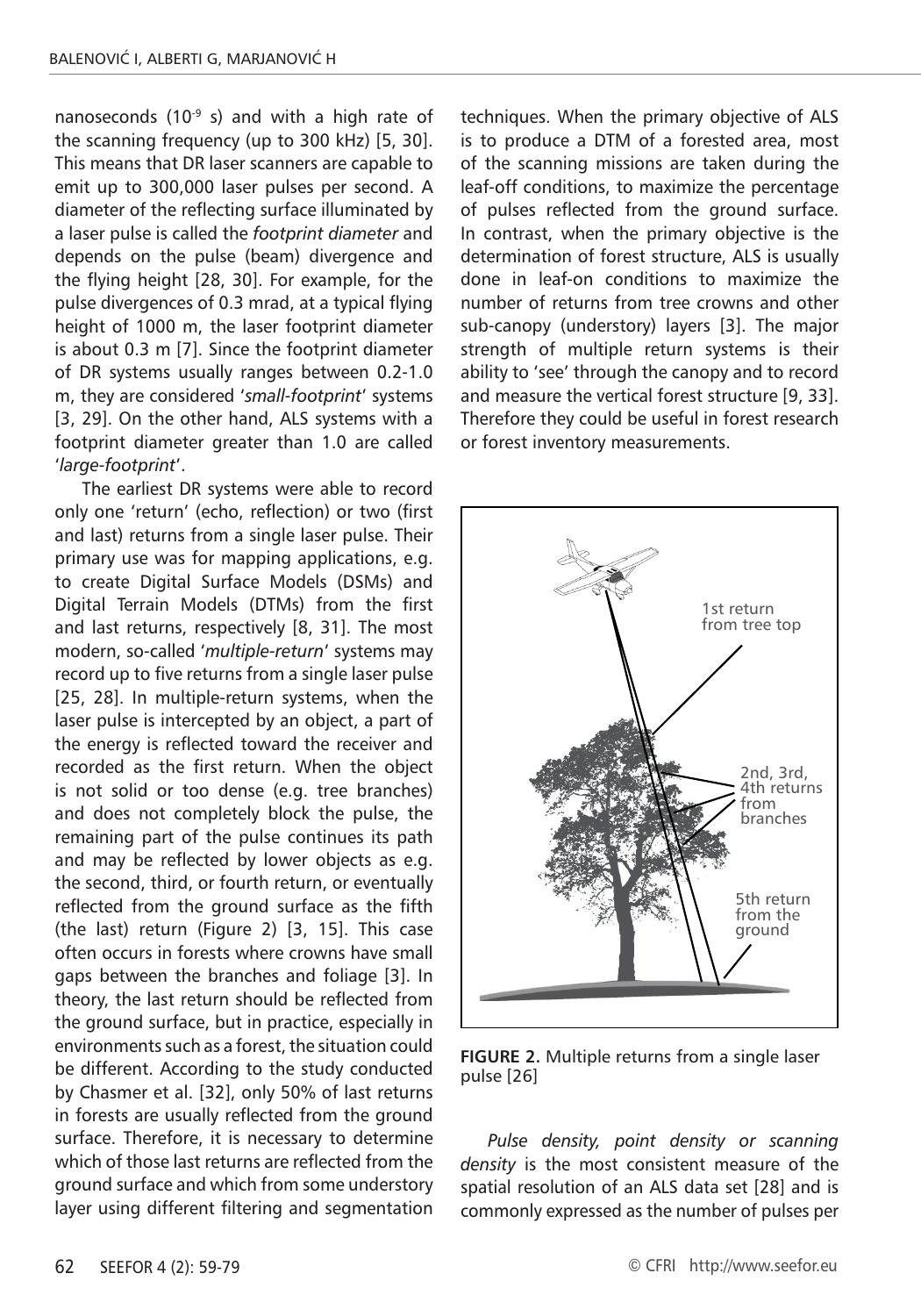m2. It is often confused with the *return density* (the mean number of returns per  $m<sup>2</sup>$ ) even though the two densities are different, especially in cases of multiple return systems. Pulse density is an important parameter in the planning process of ALS, and is defined by horizontal footprint spacing. It may range from 0.3 to 20 pulses/m2 (or even more) and the optimal density is indicated by the application and a desired results [29]. It is important to recognize that the pulse density is positively correlated with the quality and precision of the resulting products, and consequently, with the acquisition costs. According to Evans et al. [29], pulse densities of 4-6 pulses/ $m<sup>2</sup>$  are a good compromise between the cost and accuracy of the obtained data in vegetation applications, while some ALS providers recommend a minimum of 8 or even 15 pulses/ $m^2$  for forestry applications [34].

In order to geo-reference all the obtained returns the ALS systems are combined with a *Position and Orientation System* consisting of the GPS and IMU components. Three-dimensional *(x, y, z)* coordinates of the reflected points (returns) are then calculated based on the accurate position of the scanner determined from the GPS and the orientation of the scanner measured by the IMU [8, 16].

Each return of the laser pulse, besides the 3D coordinates, contains a record of the signal's *return intensity* [16, 18]. The return intensity is usually recorded in 8 bits (values 0 to 255) or 12 bits (0 to 4095), and therefore may be presented as a grey-scale raster that looks like a black-white aerial photograph [28]. Because of the several factors influencing the recorded intensity, such image may not be used for classification purposes in the same way as aerial photograph. According to Baltsavias [16, 18], the recorded intensity depends on the flying height, atmospheric conditions, directional reflectance properties, the reflectivity of the target, and the laser settings. To overcome such an issue, ALS data may be combined with some other remote sensing data (i.e. multispectral, hyperspectral, etc.). For example, digital aerial cameras may be integrated with ALS system to simultaneously provide data of the surveyed area [35, 36].

The initial resulting product of any ALS system is a dense dataset of recorded returns with range measurements and additional positional information (GSP and IMU measurements), known as the *point cloud*. In order to obtain georeferenced data of high vertical and horizontal accuracy and other products (e.g. DTM, DSM), the processing of such raw data is necessary. According to Gajski [2], five major steps of the ALS data processing can be identified: (I) *direct georeferencing* based on the GPS and IMU measurements; (II) swath-toswath (strip) *adjustments* for system *calibration* and detection of erroneous points; (III) the point cloud *segmentation* based on geometric characteristics of objects to which they refer; (IV) *filtering* by which useful information (points) are separated from the useless, and *classification* by which useful information is divided into classes (e.g. vegetation, objects, bare ground, *etc*.); and finally (V) *data reducing* to the minimum amount sufficient for a 'description' of the object with satisfactory quality.

As already mentioned, ALS data and products have a high vertical and horizontal accuracy which however primarily depends on the pulse (scanning) density. Accuracy is usually expressed as the root mean square error (RMSE): most ALS system vendors place the RMSE in the range of 5-15 cm for vertical and 25-100 cm for horizontal direction [3, 5].

## **APPLICATION IN FORESTRY**

During the last 15 years, the ALS technology has encountered great interest within the forestry scientific and research community. Considerable research has been made on the possibilities of ALS application in forestry, in particular in forest inventories and in estimation of stand structure elements [27, 37]. However, the earliest research in forestry primarily focused on the creation of two main cartographic ALS products: DTMs and DSMs, used to describe forest terrain surfaces and tops of forest surfaces, respectively. These products were used for deriving the Canopy Height Model (CHM) which is the difference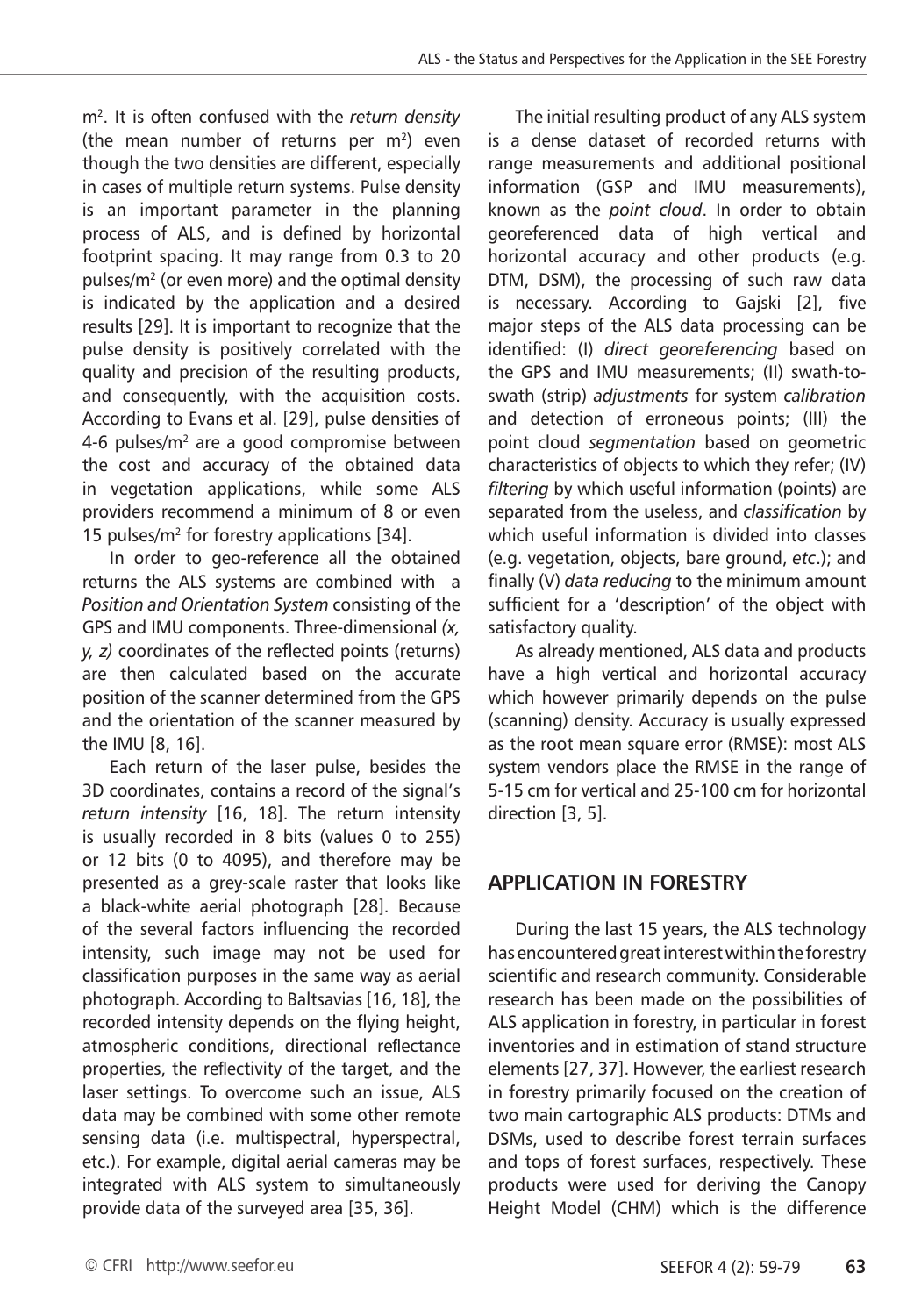between canopy altitudes (DSM) and bare ground altitudes (DTM). From CHMs it is possible to estimate the stand structure elements, such as canopy (stand) heights, gain an insight into the vertical structure of stands [38] and derive other stand attributes such as stand volume or, stand biomass.

Generally, there are two main approaches to derive forest information from ALS data: the *area-based* (or *distribution-based*) approach (AB) and the *individual tree-based approach* (ITB) [3, 17, 26, 39]. The choice of the approach mostly depends on the desired accuracy of the final result and the available pulse density [17, 26].

## **Area-based approach**

In the AB approach, the mean forest stand characteristics for a certain area (e.g. plot, stand) are estimated using statistical analyses and established empirical relationships (models) between ALS data (processed point clouds, DSMs or CHMs) and terrestrial measured variables [3, 37]. This approach was originally devised by Næsset [40, 41] and is also known as the *two-stage procedure for stand inventory* or the *double-sampling forest inventory* [42]. In the first phase, empirical relationships of ALS data (e.g. all returns aggregated at the plot level, percentiles of the relative height above ground, etc.) and the terrestrially measured data (e.g. height, density, basal area, volume, aboveground biomass) for particular sample plots are obtained.

These relationships, in the second phase, are used to estimate forest characteristics (variables) on other plots in a particular area [38, 42].The results of past researches showed the potentials of AB methods in estimating stand structure elements, such as tree density [42, 43], mean stand height [17, 40, 42, 44-48], mean stem diameter [16, 42, 46, 49], mean basal area [42-46, 49], volume [41-43, 45-47, 49, 52, 53], aboveground biomass [45, 53-55] and carbon stocks [50, 56, 57] (Table 1). In addition, AB methods could be used for assessing leaf area index [58-60] and fuel parameters [61, 62].

The advantage of the AB methods lays in the fact that they are applicable even with a lower pulse density. However, they require more ground measurements in the forest [17, 39], which are usually time consuming. The disadvantage is that the derived models are locally applicable, that is, specific for certain localities, types of forest stands and applied scanning methodology (flying height, pulse density, scanning angle, etc) [37, 38].

## **Individual tree-based approach**

The main goal of the ITB methods is to identify individual trees from ALS data (the processed point cloud, DSM or CHM) visually or by various segmenting processes and to extract individual tree attributes, such as total height and crown dimensions (diameter, area, height). Based on such directly estimated variables and by using existing models, other variables could be derived (i.e. diameter at breast height, the basal area, volume, biomass, carbon stock, combustible matter for fuel, etc). Similarly to AB methods, ITB methods also require a set of ground measurements. Reference data are usually obtained from direct measurement of trees on sample plots within the surveyed area. However, ITB methods require a significantly smaller reference data set [26], but they needs for a higher pulse densities than AB methods [17, 39].

According to Andersen et al. [63], LiDAR data (processed point cloud) enables the visual identification of individual trees, determining the tops and delineating the crowns, if the pulse density is at least 4-5 points  $/m<sup>2</sup>$ . Moreover, the previous research determined that in the forest stands of homogeneous structure the application of computer algorithms and segmentation may automatically detect individual trees and measure its parameters, such as the total tree height, crown height and crown diameter [63-67].

### *Tree detection*

The research results indicated that the application of the ALS technology may detect the majority of the trees, that is, their crowns from the canopy layer (dominant and co-dominant layer), especially in the older coniferous stands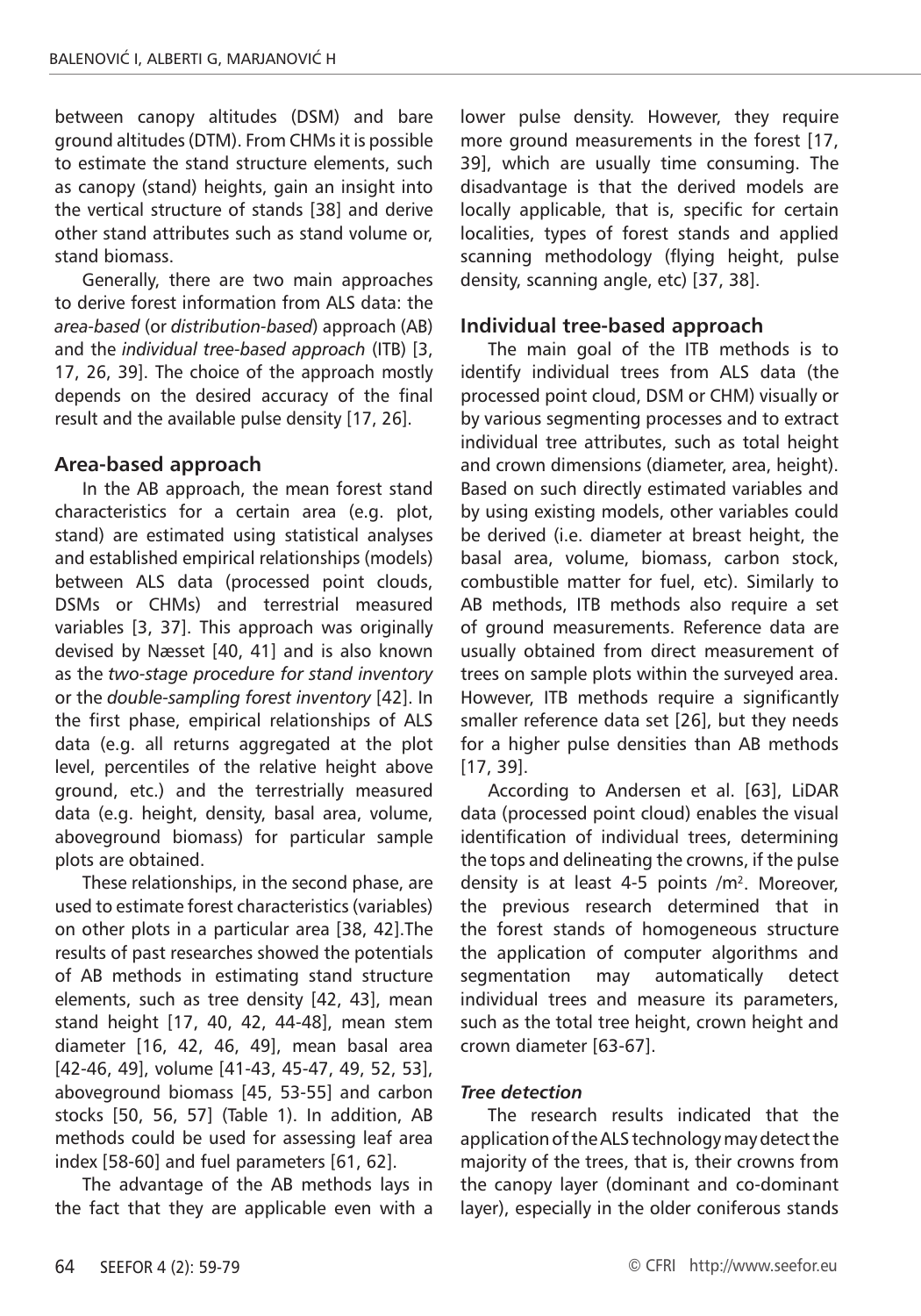[65, 67-72]. However, problems arise for detecting trees of the understory layer, trees in young stands and/or with high stem densities, as well as deciduous stands. In such cases, the number of trees per ha is usually significantly underestimated [67-71] (Table 2).

### *Tree height estimation*

Previous studies mostly focused on both tree and mean stand height estimation using AB and ITB methods, mostly because height is a variable which can be directly determined from ALS data [27]. Moreover, height can be correlated with other stand variables (diameter at breast height, volume, biomass) which are difficult to measure directly (or even impossible) with current ALS technology [3, 33]. In many research papers [63-65, 67, 70, 73-78] it was concluded that, especially for trees in dominant and codominant layers, precise estimation of tree heights from ALS data is possible, although the height is underestimated in most cases (Table 3). According to Nelson et al. [79], the principal cause of such an underestimation lies in the small probability that the laser pulse hits the real top of the tree, especially in the case of low pulse density. As said before, the requirement to "hit" the top of tree crowns with a laser pulse, as well as to go all the way through the crown to the understory vegetation and to the ground, requires that the ALS is made with appropriate pulse density. This issue was underlined by Lefsky et al. [25] who emphasizes that the proper pulse density remains an important research question.

Based on the research results in spruce and Scots pine forests, Næsset and Økland [64] concluded that a pulse density lower than 2.3 points/ $m<sup>2</sup>$  is insufficient to measure the size of individual trees (the total tree height and crown diameter). Takahashi et al. [80] conducted a study in *Cryptomeria japonica* (D. Don) plantations and concluded that the height estimations with deviations less than 1 m relative to the terrestrially measured heights require a pulse density higher than 8.8 points/m<sup>2</sup>. Hyyppä and Inken [81] stated that for a successful estimation of individual trees parameters the pulse density should be

higher than 10 points/m<sup>2</sup>. Hyyppä et al. [10] emphasized that the accuracy of tree height estimation is influenced not only by the pulse density, but also by other variables such as: ALS system characteristics (footprint diameter, laser pulse divergence, scanning angle); the algorithms used for data processing; and the structural characteristics of the scanned vegetation (i.e. tree species, stand density, percentage and height of understory and ground vegetation, etc). Generally, the underestimation of tree height is less prominent for coniferous trees as they form conical, more compact and denser crowns, so that the penetration of the sent laser pulses through crowns is lower. On the other hand, the underestimation is higher with round crowns, as with most of deciduous trees, but also Scots pine [38].

Although underestimation of tree height from ALS data is common, overestimation of tree height with ALS is common in hilly and mountainous areas, that is, terrains with slopes greater than 20° [70, 80, 82, 83]. Véga and Durrieu [83] estimated tree heights on the sample of 245 Black pine (*Pinus nigra* ssp. *nigra*) trees located in the southern French Alps with the mean terrain slope of about 53%. Tree heights obtained from ALS were overestimated on average 0.84 m  $(\pm$  1.63 m SD) in comparison to terrestrially measured heights. Moreover, Véga and Durrieu [83] found that overestimation of tree height from ALS increases with the increase of the terrain slope (Table 4). They suggest that there are two main reasons that cause overestimation of ALS tree heights: (i), DTM errors, and (ii) difference in the calculations of tree height between terrestrial and ALS measurements. The difference arises from the fact that ALS tree height is calculated as difference between z-coordinate of the tree top and the z-coordinate of the corresponding tree top projection on the terrain. But, the projection of the tree's top for the tree that grows on slope is, on average, positioned slightly downhill with respect to centre of the tree's stump, resulting with the overestimation of tree height. In addition, in terrestrial measurements, tree height is usually measured as the distance between uphill side of the base of the stump and tree top,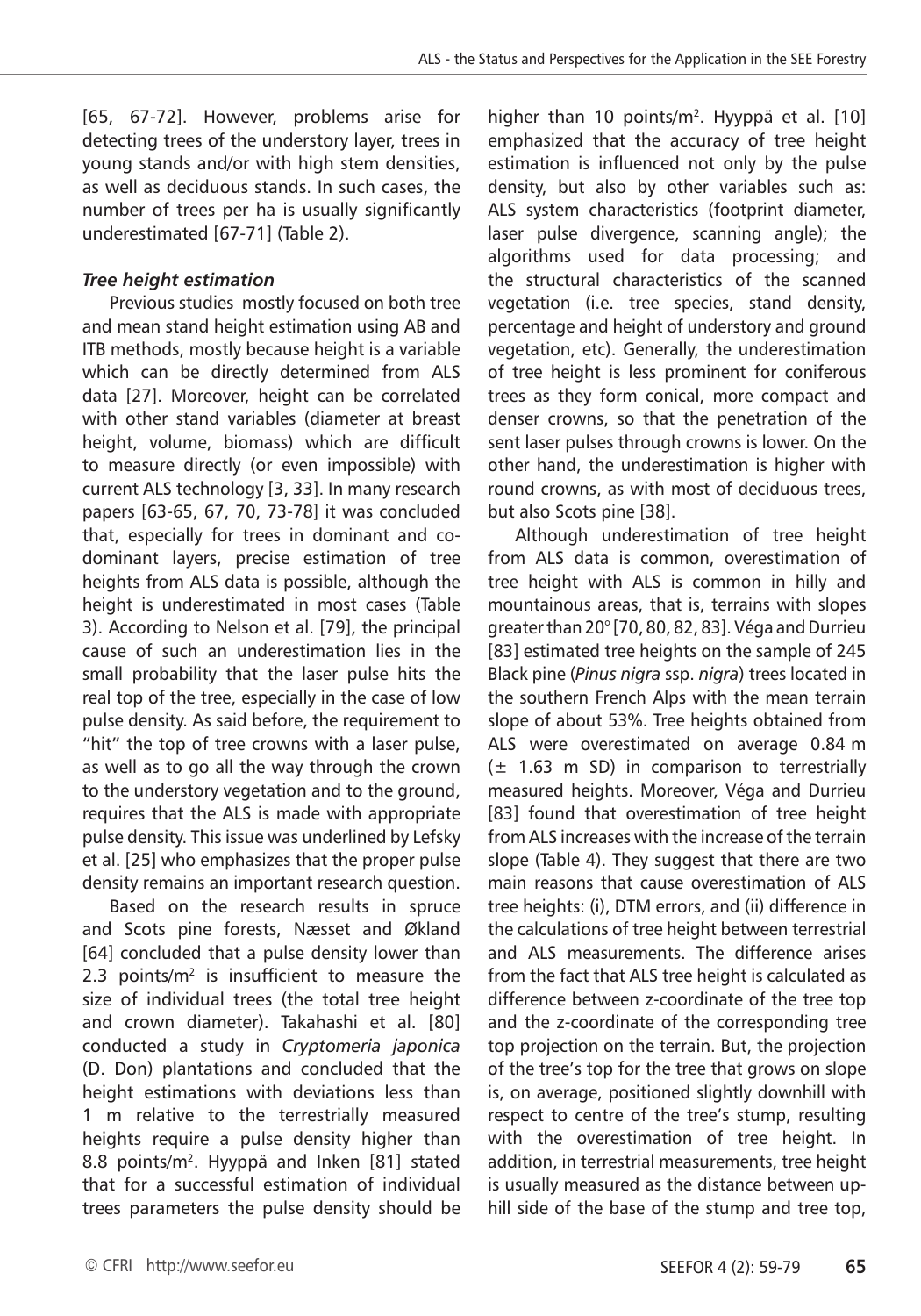| Reference                           | Research area | Tree species                                 | Pulse density                | Footprint                      | <b>Results</b>                                     |                      |
|-------------------------------------|---------------|----------------------------------------------|------------------------------|--------------------------------|----------------------------------------------------|----------------------|
|                                     |               |                                              | (points/m <sup>2</sup> )     | diameter<br>$\left( cm\right)$ | <b>RMSE</b>                                        | $\mathbf{\tilde{r}}$ |
|                                     |               | Number of trees                              |                              |                                |                                                    |                      |
| Næsset, 2002 [42]                   | Norway        | Picea abies, Pinus sylvestris                | n/a                          | $\overline{21}$                | $28 - 35%$                                         | 0.50-0.68            |
| Lindberg and Hollaus, 2012 [43]     | Sweden        | Mixed forests (deciduous and<br>coniferous)  | $\overline{ }$               | n/a                            | 387.4 - 410.8 ha <sup>-1</sup><br>$(52.7 - 55.8 %$ | n/a                  |
|                                     |               | Mean stand (plot) height                     |                              |                                |                                                    |                      |
| Næsset, 2002 [42]                   | Norway        | Pinus sylvestris<br>Picea abies,             |                              | $\overline{21}$                | $5 - 7%$                                           | 0.82-0.95            |
| Coops et al., 2007 [44]             | Canada        | Pseudotsuga menziesii, Tsuga<br>heterophylla | 0.7                          | $\overline{0}$                 | n/a                                                | 0.85                 |
| Yu et al., 2010 [17]                | Finland       | Picea abies, Pinus sylvestris                | 2.6                          | $\overline{70}$                | 6.42 %                                             | 0.88                 |
| Gonzalez-Ferreiro et al., 2012 [45] | Spain         | Pinus radiata                                | $0.\overline{5}$<br>$\infty$ | n/a                            | $1.8$ m $(10.7\%)$<br>1.9 m (11.3 %)               | 0.76<br>0.79         |
| Järnstedt et al., 2012 [46]         |               | Pinus sylvestris, Picea abies                | 10.43                        | $\overline{C}$                 | 18.6%                                              | n/a                  |
| Alberti et al., 2013 [47]           | Italy (Alps)  | Mixed forests                                | 2.8                          | 20                             | n/a                                                | 0.64                 |
|                                     |               | Mean diameter at breast height               |                              |                                |                                                    |                      |
| Næsset, 2002 [42]                   | Norway        | Picea abies, Pinus sylvestris                |                              | $\overline{21}$                | 12%                                                | 0.39-0.78            |
| Holmgren and Jonsson, 2004 [49]     | Sweden        | Picea abies, Pinus sylvestris                | 1.2                          | n/a                            | 1.9 cm (8.9 %)                                     | n/a                  |
| Yu et al., 2010 [17]                | Finland       | Picea abies, Pinus sylvestris                | 2.6                          | $\overline{70}$                | 10.32 %                                            | 0.71                 |
| Järnstedt et al., 2012 [46]         |               | Pinus sylvestris, Picea abies                | 10.43                        | $\overline{0}$                 | న<br>25.3 <sub>0</sub>                             | n/a                  |
|                                     |               | <b>Basal</b> area                            |                              |                                |                                                    |                      |
| Næsset, 2002 [42]                   | Norway        | Picea abies, Pinus sylvestris                | n/a                          | $\overline{21}$                | $14 - 21%$                                         | 0.69-0.89            |
| Holmgren and Jonsson, 2004 [49]     | Sweden        | Picea abies, Pinus sylvestris                | 1.2                          | n/a                            | 3.0 $m^2$ ha <sup>-1</sup> (12.5 %)                | n/a                  |
| Coops et al., 2007 [44]             | Canada        | Pseudotsuga menziesii, Tsuga<br>heterophylla | 0.7                          | $\overline{0}$                 | n/a                                                | 0.65                 |

### BALENOVIĆ I, ALBERTI G, MARJANOVIĆ H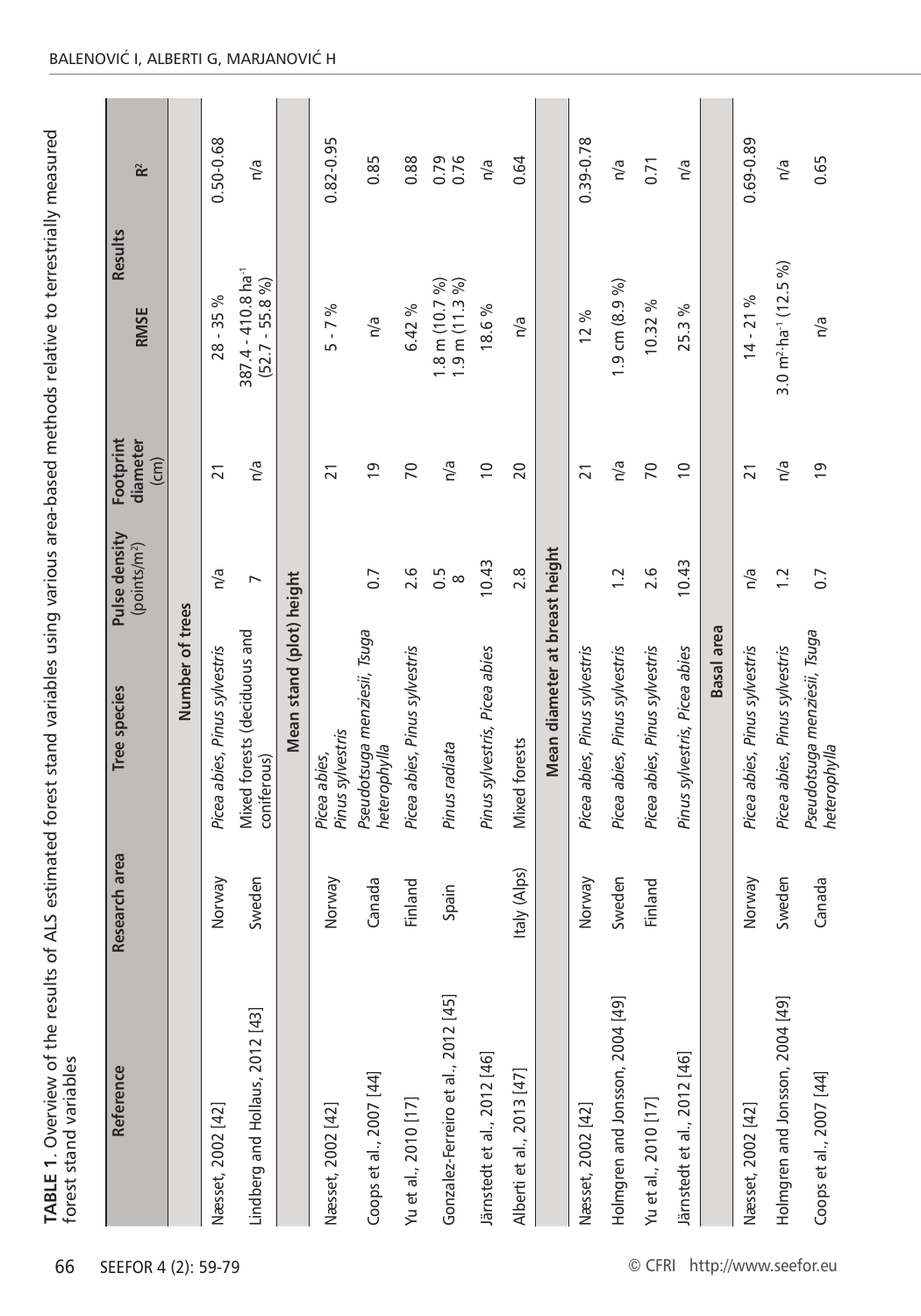|                      | Järnstedt et al., 2012 [46]                          |              | Pinus sylvestris, Picea abies              | 10.43                        | $\overline{0}$  | 27.9%                                                                                 | n/a          |  |
|----------------------|------------------------------------------------------|--------------|--------------------------------------------|------------------------------|-----------------|---------------------------------------------------------------------------------------|--------------|--|
| © CFRI               | Gonzalez-Ferreiro et al., 2012 [45]                  | Spain        | Pinus radiata                              | 0.5<br>$\infty$              | n/a             | $8.1 \text{ m}^2 \cdot \text{ha}^1 (19.8 \%)$<br>7.9 $m^2$ ·ha <sup>-1</sup> (14.3 %) | 0.68<br>0.69 |  |
| http://www.seefor.eu | Lindberg and Hollaus, 2012 [43]                      | Sweden       | Mixed forests                              | $\overline{ }$               | n/a             | $6.2 - 6.7$ m <sup>2</sup> ·ha <sup>-1</sup><br>$(21.5 - 23.2 %$                      | n/a          |  |
|                      |                                                      |              | Volume                                     |                              |                 |                                                                                       |              |  |
|                      | Næsset, 2002 [42]                                    | Norway       | Picea abies, Pinus sylvestris              | n/a                          | $\overline{21}$ | $16 - 22%$                                                                            | 0.80-0.93    |  |
|                      | Holmgren and Jonsson, 2004 [49]                      | Sweden       | Picea abies, Pinus sylvestris              | $\overline{1}$ .             | n/a             | $28.0 \text{ m}^3 \text{ ha}^1 (14.1 \text{ %})$                                      | n/a          |  |
|                      | Yu et al., 2010 [17]                                 | Finland      | Picea abies, Pinus sylvestris              | 2.6                          | $\overline{70}$ | 20.9%                                                                                 | 0.62         |  |
|                      | Packalén et al., 2011 [52]                           | Brazil       | Eucalyptus sp. plantation                  | $\frac{1}{1}$                | 35              | $- (4.90 - 11.82\%)$                                                                  | n/a          |  |
|                      | Estornell et al., 2012 [53]                          | Spain        | Quercus coccifera                          | 4                            | n/a             | $16 \text{ m}^3 \cdot \text{ha}^{-1}$                                                 | 0.55         |  |
|                      | Järnstedt et al., 2012 [46]                          |              | Pinus sylvestris, Picea abies              | 10.43                        | $\approx$       | 31.3%                                                                                 | n/a          |  |
|                      | Gonzalez-Ferreiro et al., 2012 [45]                  | Spain        | Pinus radiata                              | $0.\overline{5}$<br>$\infty$ | n/a             | 76.93 m <sup>3</sup> ·ha <sup>-1</sup><br>$92.53$ m <sup>3</sup> ·ha <sup>-1</sup>    | 0.69<br>0.79 |  |
|                      | Lindberg and Hollaus, 2012 [43]                      | Sweden       | Mixed forests                              | $\frac{7}{8}$                | n/a             | $66.9 - 75.1 \text{ m}^3 \text{ ha}^1$<br>$(37.3 - 41.9 %)$                           | n/a          |  |
|                      | Alberti et al., 2013 [47]                            | taly (Alps)  | Mixed forests                              | 2.8                          | 20              | n/a                                                                                   | 0.58         |  |
|                      |                                                      |              | Aboveground biomass                        |                              |                 |                                                                                       |              |  |
|                      | Næsset, 2004 [54]                                    | Norway       | Picea abies, Pinus sylvestris              | n/a                          | $\overline{21}$ | 14 %                                                                                  | 0.92         |  |
|                      | Estornell et al., 2012 [53]                          | Spain        | Quercus coccifera                          | 4                            | n/a             | $18.6 t h a^{-1}$                                                                     | 0.64         |  |
|                      | Gonzalez-Ferreiro et al., 2012 [45]                  | Spain        | Pinus radiata                              | 0.5<br>$\infty$              | n/a             | 40.5 t ha <sup>-1</sup><br>35.9 t·ha <sup>-1</sup>                                    | 0.75<br>0.80 |  |
|                      | Kankare et al., 2013 [55]                            | Finland      | Picea abies, Pinus sylvestris              | $\overline{C}$               | n/a             | 23.0 t ha <sup>-1</sup> (24.9 %)                                                      | 0.73         |  |
|                      |                                                      |              | Aboveground carbon stock                   |                              |                 |                                                                                       |              |  |
| SEEFOR 4 (2): 59-79  | Patenaude et al., 2004 [56]                          | š            | Stand level<br>Plot level<br>Mixed forests | n/a                          | 25              | n/a                                                                                   | 0.55<br>0.72 |  |
|                      | Stephens et al., 2012 [57]                           | New Zeland   | Mixed forests                              | S                            | n/a             | n/a                                                                                   | 0.74         |  |
| 67                   | Alberti et al., 2013 [50]                            | Italy (Alps) | Mixed forests                              | 2.8                          | 20              | n/a                                                                                   | 0.58         |  |
|                      | n/a - not available, i.e. not reported in the paper. |              |                                            |                              |                 |                                                                                       |              |  |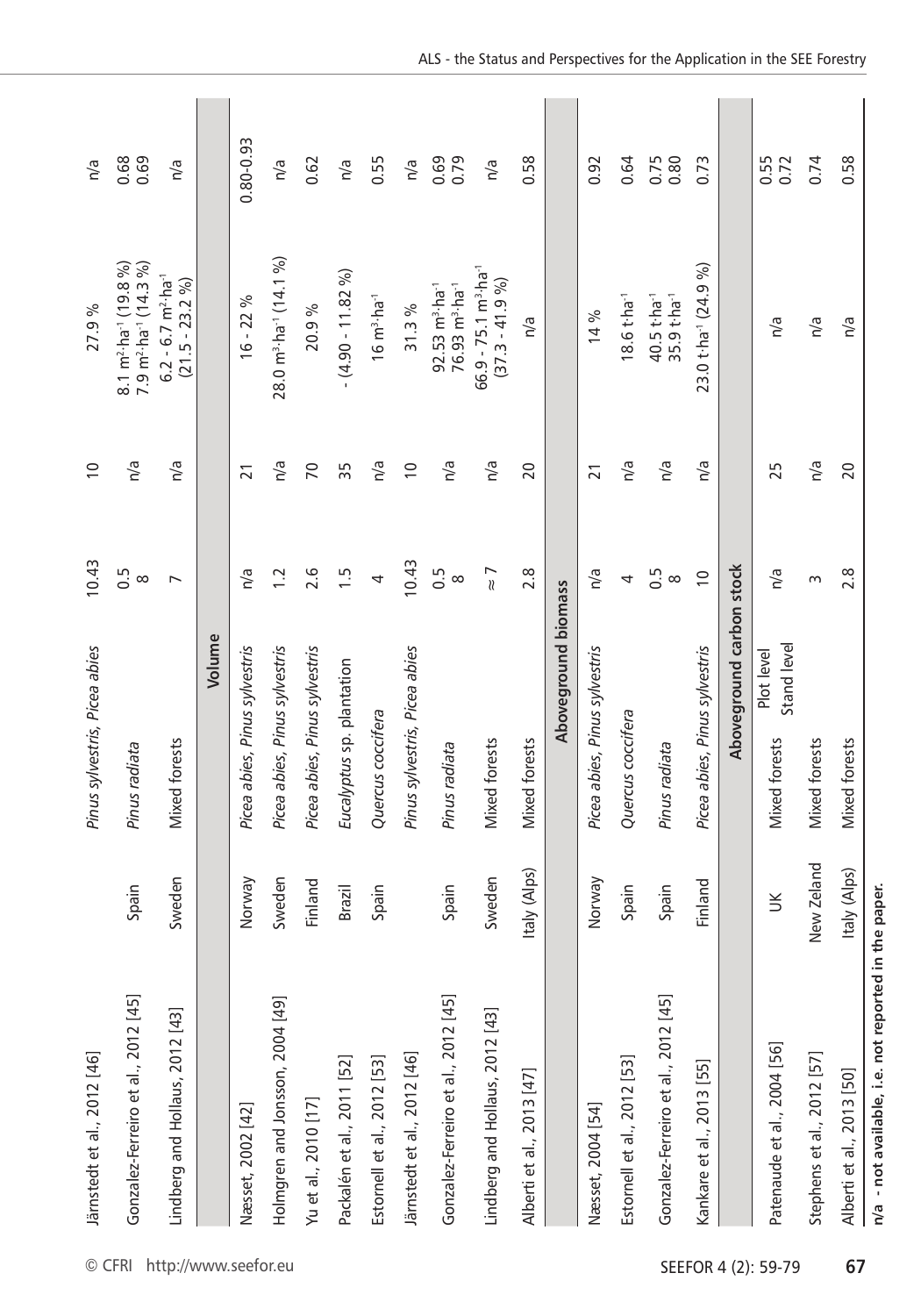| detected (%)<br>of trees<br>Portion          | 86<br>79<br>90                                                                 | Б<br>39.<br>83                                                                                                          | 87.3<br>50                                                                                                                                                                       | 3880                                                                                    | 45.4<br>40.3<br>51.1         | 86.2<br>20.6<br>76.8<br>67.7<br>$2.\overline{3}$                                            | 60-70<br>$\frac{8}{2}$                            | 60.0<br>95.3<br>89.2<br>81.1                                                                              | 86                                                                                                                         |                                                      |
|----------------------------------------------|--------------------------------------------------------------------------------|-------------------------------------------------------------------------------------------------------------------------|----------------------------------------------------------------------------------------------------------------------------------------------------------------------------------|-----------------------------------------------------------------------------------------|------------------------------|---------------------------------------------------------------------------------------------|---------------------------------------------------|-----------------------------------------------------------------------------------------------------------|----------------------------------------------------------------------------------------------------------------------------|------------------------------------------------------|
| Tree/stand class                             | $\wedge$ $\wedge$<br>$\wedge$<br>Λ<br>E E E E<br>B E E E E                     | Dominant layer<br>All trees                                                                                             | P. menziessi<br>Decidious                                                                                                                                                        | Dominant layer<br>Sub-dominant<br>Co-dominant<br>Supressed                              | Coniferous<br>Decidious<br>₹ | Coniferous<br>Decidious<br>Intermediate<br>Upper layer<br>Lower                             | conifer<br>Dense mixed stands<br>Mature<br>stands | Moderate thinning<br>Heavy thinning<br>No thinning<br>Total                                               | n/a                                                                                                                        |                                                      |
| Footprint<br>diameter<br>$\overline{cm}$     | 26                                                                             | 20                                                                                                                      | $\overline{a}$<br>85                                                                                                                                                             | $\frac{8}{1}$                                                                           |                              | 80                                                                                          |                                                   | n/a                                                                                                       | n/a                                                                                                                        |                                                      |
| (points/m <sup>2</sup> )<br>density<br>Pulse | n/a                                                                            | $\overline{0}$                                                                                                          | 20                                                                                                                                                                               | Б                                                                                       |                              | $5 - 10$                                                                                    |                                                   | 40.5                                                                                                      | $\frac{6}{1}$                                                                                                              |                                                      |
| height<br>Flying<br>$\widehat{(\mathsf{m})}$ | 130                                                                            | 400                                                                                                                     | 400<br>800                                                                                                                                                                       | 600                                                                                     |                              | 800                                                                                         |                                                   | 600                                                                                                       | 700                                                                                                                        |                                                      |
| Forest type/Tree speces                      | dominated by Picea abies and<br>Middle and old aged forest<br>Pinus sylvestris | (50%), Pinus sylvestris (35%) and<br>forest consisted of Picea abies<br>Semi-natural, multi-layered<br>Betula sp. (15%) | 2. Mixed, mountain forest of<br>stand of Pseudotsuga menziessi<br>1. Mixed, uneven-aged, multi-<br>robur), and one 30-years old<br>layered forest of (Quercus<br>Fagus sylvatica | Primeval multi-layered forest<br>dominated by Picea abies of<br>different social status |                              | stands dominated by Picea abies<br>forest<br>multi-layered<br>and Fagus sylvatica<br>Mixed, |                                                   | (plantation) of Chamaecyparis<br>obtusa with different level of<br>Mature (53-year old) stand<br>thinning | ponderosa, Calocedrus decurrens,<br>Mixed conifer forest dominated<br>by Abies, Concolor, Pinus<br>Pinus lambertiana, etc. |                                                      |
| Research<br>area                             | Sweden                                                                         | Finland                                                                                                                 | Germany                                                                                                                                                                          | Norway                                                                                  |                              | Germany                                                                                     |                                                   | an<br>gel                                                                                                 | Sierra<br>Nevada,<br>USA                                                                                                   |                                                      |
| Reference                                    | Persson et al., 2002 [65]                                                      | 2004<br>$\frac{1}{\sigma}$ .<br>ť<br>Maltamo<br>$[67]$                                                                  | Koch et al., 2006 [68]                                                                                                                                                           | Solberg et al., 2006 [69]                                                               |                              | Heurich, 2008 [70]                                                                          |                                                   | Hirata et al., 2009 [71]                                                                                  | Li et al., 2012 [72]                                                                                                       | n/a - not available, i.e. not reported in the paper. |
| 68                                           | SEEFOR 4 (2): 59-79                                                            |                                                                                                                         |                                                                                                                                                                                  |                                                                                         |                              |                                                                                             | © CFRI                                            | http://www.seefor.eu                                                                                      |                                                                                                                            |                                                      |

**TABLE 2.** Overview of the results for detection of trees with ALS

TABLE 2. Overview of the results for detection of trees with ALS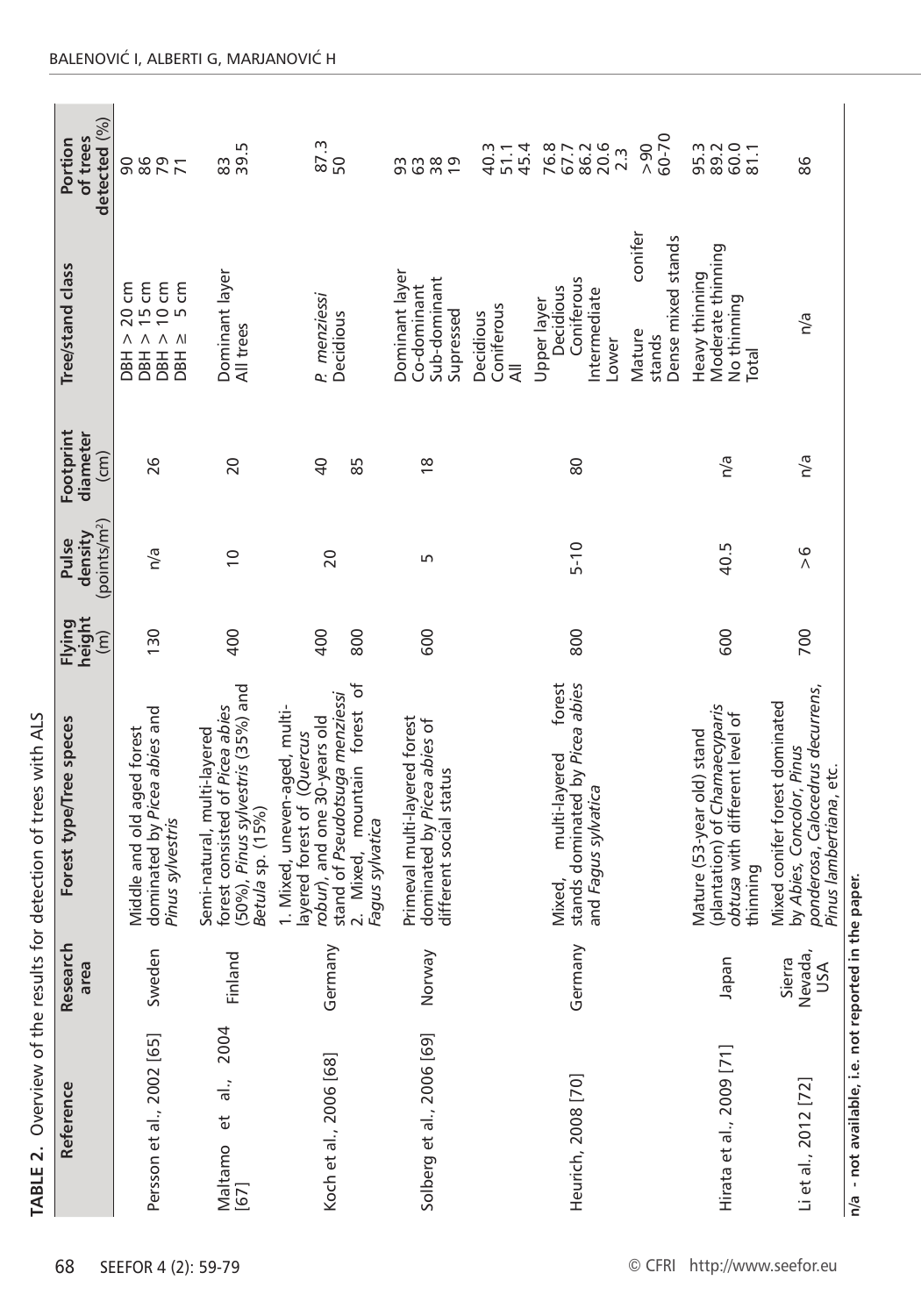| $\overline{\phantom{a}}$<br>tive, AL                                                                      |                           |
|-----------------------------------------------------------------------------------------------------------|---------------------------|
|                                                                                                           |                           |
|                                                                                                           |                           |
|                                                                                                           |                           |
|                                                                                                           |                           |
|                                                                                                           |                           |
|                                                                                                           |                           |
|                                                                                                           |                           |
|                                                                                                           |                           |
|                                                                                                           |                           |
|                                                                                                           |                           |
|                                                                                                           |                           |
|                                                                                                           |                           |
| a differences in tree height obtained with ALS and terrestrial measurements. Note that, when D is negatig |                           |
|                                                                                                           |                           |
|                                                                                                           |                           |
|                                                                                                           |                           |
|                                                                                                           |                           |
|                                                                                                           | j<br>ŧ<br>ī<br>١<br>١     |
|                                                                                                           | l                         |
|                                                                                                           | $\ddot{\phantom{a}}$<br>į |
|                                                                                                           | l<br>l<br>֦֚֘֝֓           |
| )<br> <br>                                                                                                | í<br>ׇ֘֝֬֝                |

| Reference                    | Research area            | Tree species                                                                         | $($ points/m <sup>2</sup> $)$<br>density<br>Pulse | Footprint<br><b>Diameter</b><br>$\widehat{(\mathsf{m})}$ | size (No<br>of trees)<br>Sample | <b>GS</b><br>$\widehat{(\mathsf{m})}$<br>$+1$<br>◀                          | <b>RMSE</b><br>$\widehat{(\mathsf{m})}$<br>Results      |  |
|------------------------------|--------------------------|--------------------------------------------------------------------------------------|---------------------------------------------------|----------------------------------------------------------|---------------------------------|-----------------------------------------------------------------------------|---------------------------------------------------------|--|
| Næsset and Økland, 2002 [64] | Norway                   | Picea abies, Pinus<br>sylvestris                                                     | $0.6 - 2.3$                                       | 0.18                                                     | $\overline{5}$                  | Б<br>$\frac{1}{2}$<br>$+1$<br>$-0.18$                                       | n/a                                                     |  |
| Persson et al., 2002 [65]    | Sweden                   | Picea abies, Pinus<br>sylvestris                                                     | 4.7                                               | 0.26<br>1.04<br>2.03<br>3.68<br>0.52                     | 135                             | n/a                                                                         | 0.65<br>0.72<br>0.64<br>0.76<br>0.64                    |  |
| Gaveau and Hill, 2003 [73]   | $\leq$                   | Deciduous                                                                            | S                                                 | 0.25                                                     | $\overline{70}$                 | $-1.27$                                                                     | n/a                                                     |  |
| Leckie et al., 2003 [74]     | Canada                   | Pseudotsuga menziesii                                                                | $\sim$                                            | 0.93                                                     | 61                              | 0.81<br>$+$<br>$-1.32$                                                      | n/a                                                     |  |
| Yu et al., 2004 [75]         | Finland                  | Pinus sylvestris<br>Picea abies<br>Betula sp.                                        | Б                                                 | $0.\overline{2}$                                         | 1416                            | 0.74<br>0.94<br>0.81<br>$+1$ +1<br>$\bf +$<br>$-0.20$<br>$-0.09$<br>$-0.09$ | n/a                                                     |  |
| Maltamo et al., 2004 [67]    | Finland                  | Pinus sylvestris                                                                     | $\overline{0}$                                    | 0.2                                                      | 29                              | $+ 0.49*$<br>$-0.65$                                                        | n/a                                                     |  |
| Morsdorf et al., 2004 [76]   | Switzerland              | Pinus montana, P.cembra                                                              | 30<br>$\wedge$                                    | $0.2 - 0.3$                                              | 918                             | n/a                                                                         | 0.6                                                     |  |
| Andersen et al., 2006 [63]   | Washington State,<br>λsυ | Pseudotsuga menziesii,<br>Pinus ponderosa                                            | 6                                                 | 0.33                                                     | 29<br>30                        | $\pm 0.13$<br>0.41<br>$+1$<br>$-1.05$<br>$-0.43$                            | n/a                                                     |  |
| Falkowski et al., 2006 [77]  | Idaho, USA               | Coniferous                                                                           | $\sim$<br>$\mathcal U$                            | n/a                                                      | $\overline{50}$                 | $-1.07$                                                                     | 2.64                                                    |  |
| Heurich et al., 2008 [70]    | Germany                  | Coniferous (high altitude)<br>bottoms and slopes)<br>Coniferous (valley<br>Deciduous | $5 - 10$                                          | $\frac{8}{2}$                                            | 160<br>343<br>431               | 0.93<br>1.42<br>1.61<br>$+1$ +1<br>$+1$<br>$-0.43$<br>$-0.85$<br>0.17       | $1.26(4.3\%)$<br>$0.69$ (3.3%)<br>1.17 (3.4%)<br>(3.4%) |  |
| Hunter et al., 2012 [78]     | Brazilian Amazon         | Deciduous                                                                            | $\overline{0}$                                    | n/a                                                      | n/a                             | 6.40<br>$+1$<br>$-1.20$                                                     | n/a                                                     |  |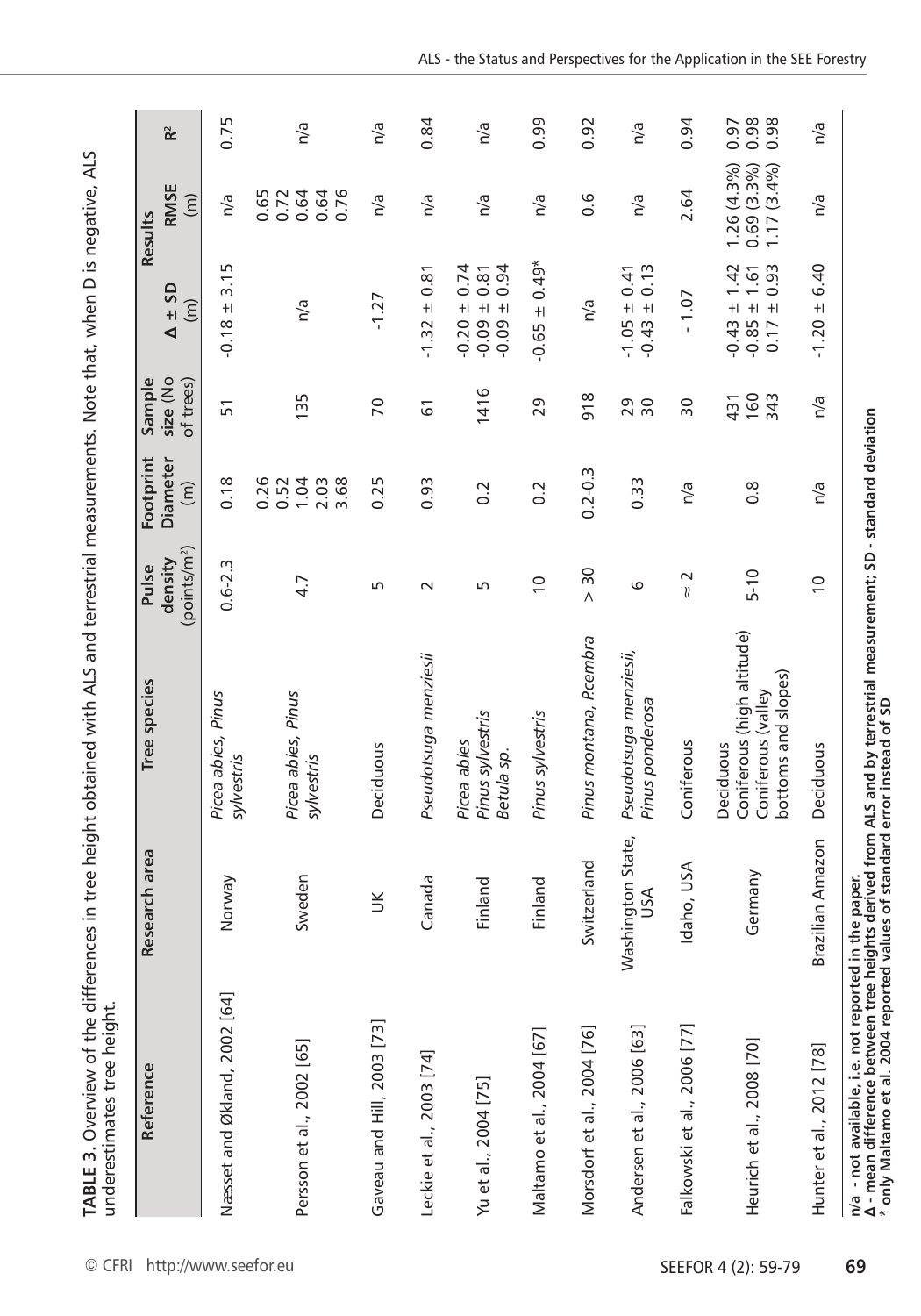which could also result with lower values for tree heights in comparison with those measured with ALS (Figure 3).



**FIGURE 3.** Difference between terrestrial derived and ALS derived tree height on steep slope. Terrestrial tree height is defined as the vertical distance from the tree apex to the up-slope base of the tree. The ALS tree height is usually calculated as the maximum value of the Canopy Height Model within the crown area [83].

#### *Crown area and crown diameter estimation*

Unlike tree height, it is harder to measure crown size (area, diameter) of individual trees from ALS data, since the results are more influenced by the pulse density, stand structure, but also the computer algorithm used for crown delineation [84]. Under the influence of these factors, ALS measurement can result with

both an underestimation of crown size in some cases [65, 66, 70, 83], and an overestimation of crown size in other [68-70]. For example, based on their research Koch et al. [68] concluded that the applied automatic segmentation of crowns produces encouraging results in coniferous stands, as well as deciduous stands of lower density, where the 87.3% of trees and their location were correctly determined. However, crown areas were overestimated: the mean crown area of the segmented trees was 11  $m<sup>2</sup>$ , compared to 8.2  $m<sup>2</sup>$  obtained from the terrestrial or photogrammetric measurement of the reference tree. Furthermore, in their research Solberg et al. [69] presented a new method for single tree segmentation and characterization from CHM and its corresponding point cloud. Using segmentation method, crown diameters in multi-layered forest dominated by Norway spruce trees were overestimated by 0.8 m. Mean terrestrially measured crown diameter was 3.9 m, while the mean of the ALS derived estimates was 4.7 m. The Pearson correlation between the measured and estimated diameters was r=0.52, while the RMSE was 1.1 m. Among number of variables, Heurich [70] compared crown radii obtained by terrestrial measurement and by ALS. The research was conducted in the Bavarian Forest National Park in the mixed, multi-layered stands dominated by Norway spruce and Common beech. While the crown radii of the deciduous trees derived by the ALS

**TABLE 4.** Differences in tree height obtained with ALS and from terrestrial measurements for forest stands on slopes (according to research of Véga and Durrieu [83]). Note how overestimation of tree height from ALS (positive  $\Delta$ ) increases with slope.

| Slope<br>(%) | $\Delta \pm SD$<br>(m) | <b>RMSE</b><br>(m) |
|--------------|------------------------|--------------------|
| < 25         | $0.10 + 0.65$          | 0.65               |
| 25-50        | $0.18 + 0.65$          | 0.97               |
| 50-75        | $0.83 + 1.31$          | 1.54               |
| > 75         | $1.58 + 0.65$          | 2.50               |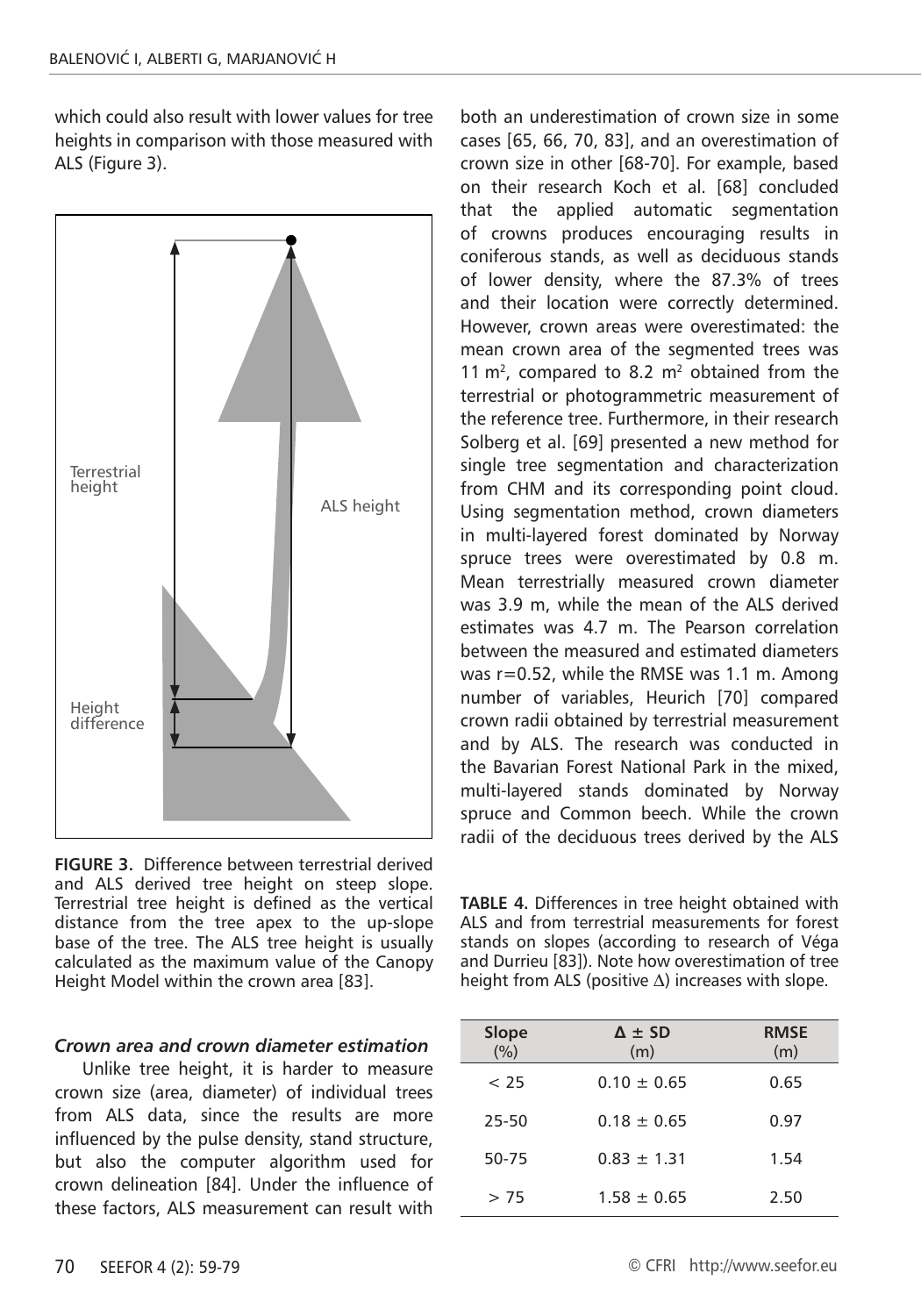were underestimated  $(-0.25 \pm 1.09 \text{ m})$ , those of the conifers were overestimated  $(0.21 \pm 0.71 \text{ m})$ . The  $R<sup>2</sup>$  values of multiple regression models for estimation of crown radii from ALS data were 0.56 for deciduous and for conifers trees 0.45- 0.55, respectively. At the same time, the RMSE values of the regression models for deciduous and conifers were 0.72 m (16.2%) and 0.26- 0.50 m (10.3-14.5%), respectively. Véga and Durrie [83] evaluated the quality of ALS crown diameter estimation on two plots with different plot densities and concluded that measurement error, in this case underestimation, increases only slightly with the stand density. For the first plot, with density of 313 stem/ha, the mean error in crown diameter (underestimation) was -0.79 m (12.34 %), while for the second plot, with density of 746 stem/ha, it increased to -1 m (19.11 %).

## *Diameter at breast height, volume, biomass and carbon stock estimations*

As was already mentioned, based on tree variables (height, crown diameter, crown area, etc) directly estimated from ALS data, and by using the existing empirical models, other desired variables of individual trees could be derived, such as diameter at breast height (dbh) [65, 70, 85, 86], volume [65, 66, 70], biomass [66, 85, 86], carbon stock [87, 88], etc. Some of the key findings from these studies are summarized in Table 5.

## *Tree species classification*

The possibilities of automatic interpretations, that is, the classification of individual tree species from ALS data have been investigated in a number of studies. The automatic interpretation of tree species is largely made on the basis of the *spatial configuration* of recorded returns in the point cloud (crown structure) or on the *return intensity values* [27, 89-91]. The use of automatic interpretation based on the *return intensity values* approach presents a greater challenge for researches, mainly because there is currently no standardized ALS data calibration procedure [27, 92, 93]. For example, scanned return intensity values which are obtained for the same tree species but on different localities

or in different scanning conditions usually differ. Those differences are the result of variations in a series of factors: the length and angle of the laser pulse divergences, the scanning angle, sensor characteristics, atmospheric influences on illumination reduction, the position of leaves and branches in crowns, terrain topography, etc [94]. Thus, the application of unique classification rules for the automatic interpretation of tree species in different areas and different ALS instrumental setup are hardly possible [27]. Therefore, numerous studies focus on the research of the possibilities for the improvement of tree species classification and interpretation by fusion of data from ALS and other remote sensing systems (digital airborne or spaceborne cameras, hyperspectral scanners, etc.) [74, 95-99].

## **CONCLUSIONS AND FUTURE RESEARCH STREAMS**

In SEE countries the application of remote sensing in practical forestry usually implies only the use of orthophoto maps to assist in field orientation, although there are studies dealing with the potential use of satellite images [100], as well as digital aerial images [101-103] in forest management. But, unlike satellite and aerial images, the ALS technology has not yet been a subject of research in Croatia, as well as the entire region with the exception of Slovenia [12-14]. Therefore, we provide an overview of the state of the art of ASL technology focusing on its application in forestry.

At the beginning of applying the ALS technology, some of the main disadvantages were large and impractical records of scanning and their subsequent processing [2]. A significant progress in the latest, as well as in the technology application, occurred along with the progress of computer technology, namely with the increase in data storage capacity and development of numerous algorithms that significantly facilitated the processing and manipulation of such huge and complex records. Moreover, during the last twenty years, the ALS technology has undergone important technological improvements,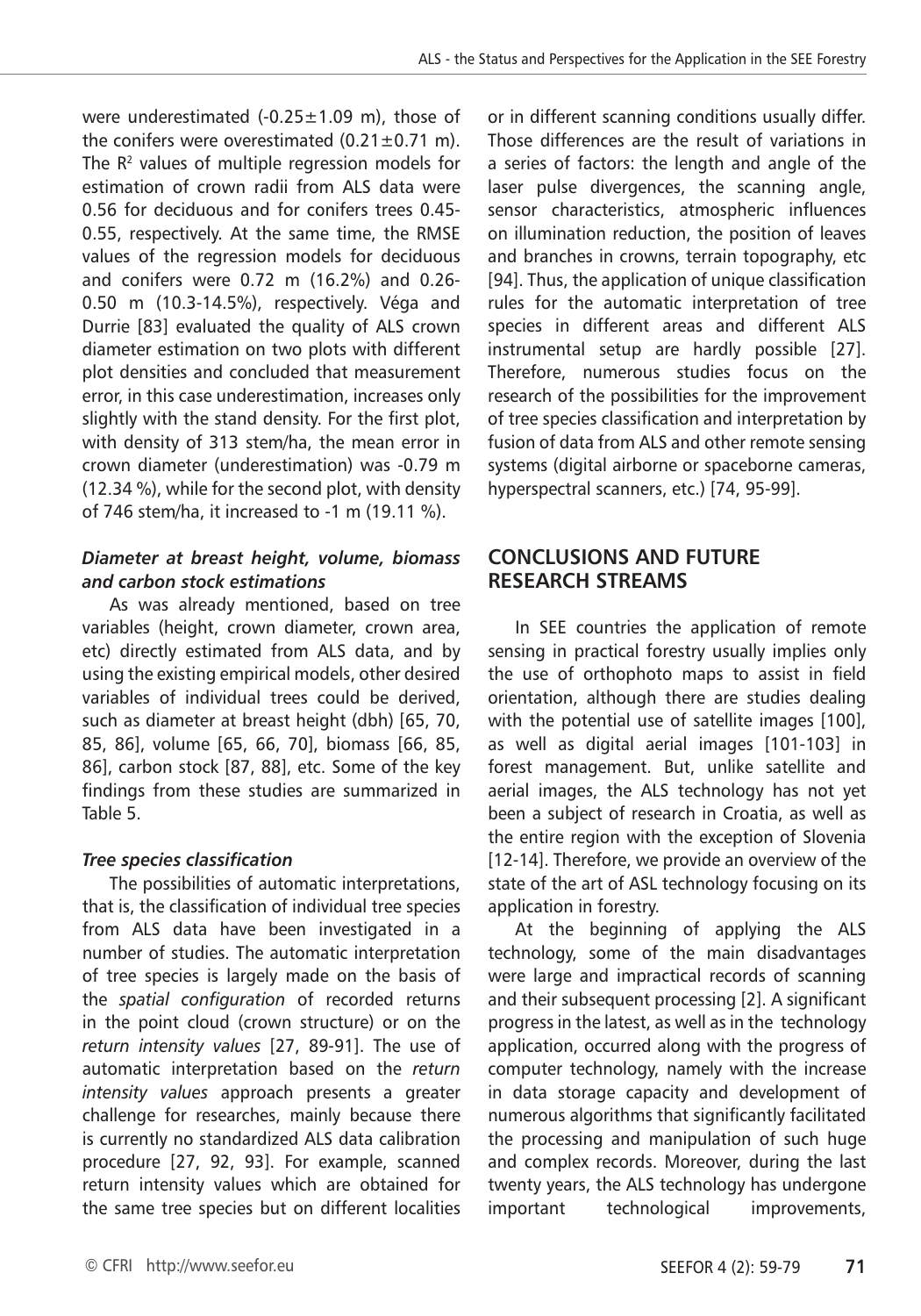| i<br>j<br>こうそうしょう こうこうこうこく<br>)<br>2<br>1<br>1                                                                                                                                                                                      |                                               |
|-------------------------------------------------------------------------------------------------------------------------------------------------------------------------------------------------------------------------------------|-----------------------------------------------|
| in the phone form in the season of the season of the season of the season of the season of the season of the season of the season of the season of the season of the season of the season of the season of the season of the s<br>1 |                                               |
| values for tree dbh, volume, biomass, and carbon stock, estimated using various independ.                                                                                                                                           |                                               |
| strategies of the contract of the contract of the contract of the contract of the contract of the contract of the contract of the contract of the contract of the contract of the contract of the contract of the contract of       |                                               |
|                                                                                                                                                                                                                                     |                                               |
|                                                                                                                                                                                                                                     | ֝<br>׆<br>$\frac{2}{3}$                       |
|                                                                                                                                                                                                                                     |                                               |
|                                                                                                                                                                                                                                     | --- not trom torrortrial mo-<br>$\frac{1}{2}$ |
|                                                                                                                                                                                                                                     |                                               |
| j<br>$\mathbf{r}$                                                                                                                                                                                                                   |                                               |
| ļ<br>֕                                                                                                                                                                                                                              | I                                             |

| Reference                 | Research area    | Tree species                                                                         | (points/m <sup>2</sup> )<br>density<br>Pulse | Independent variables          | <b>Results</b><br><b>RMSE</b>                                                               |                      |
|---------------------------|------------------|--------------------------------------------------------------------------------------|----------------------------------------------|--------------------------------|---------------------------------------------------------------------------------------------|----------------------|
|                           |                  | Diameter at breast height                                                            |                                              |                                |                                                                                             |                      |
| Persson et al., 2002 [65] | Sweden           | Picea abies, Pinus sylvestris                                                        | 4.7                                          | Tree height, crown<br>diameter | $3.8$ cm $(10\%)$                                                                           | n/a                  |
| Heurich et al., 2008 [70] | Germany          | Coniferous (valley bottoms<br>Coniferous (high altitude)<br>and slopes)<br>Deciduous | $5 - 10$                                     | Tree height, crown radius      | 5.7 cm (15.2%)<br>4.6 cm (12.5%)<br>5.9 cm (11.9%)                                          | 0.79<br>0.89<br>0.92 |
| Popescu, 2007 [85]        | Texas, USA       | Pinus taeda                                                                          | 2.6                                          | Tree height, crown<br>diameter | 4.9 cm (18%)                                                                                | 0.87                 |
| Anjin et al., 2012 [86]   | th Korea<br>Sout | Pinus koraiensis                                                                     | 4.3                                          | Crown diameter                 | n/a                                                                                         | 0.53                 |
|                           |                  | Volume                                                                               |                                              |                                |                                                                                             |                      |
| Persson et al., 2002 [65] | Sweden           | Picea abies, Pinus sylvestris                                                        | 4.7                                          | Tree height, DBH               | $0.21 \text{ m}^3 (22\%)$                                                                   | 0.88                 |
| Popescu et al. 2003 [66]  | JSA              | Pinus sp.                                                                            | 1.35                                         | Crown diameter                 | n/a                                                                                         | 0.83                 |
| Heurich et al., 2008 [70] | Germany          | Coniferous (valley bottoms<br>Coniferous (high altitude)<br>and slopes)<br>Deciduous | $5*, 10$                                     | Tree height, crown radius      | $1.02 \text{ m}^3 (27.1\%)$<br>$0.73 \text{ m}^3 \ (35.1\% )$<br>$0.39 \text{ m}^3 (28.2\%$ | 0.95<br>0.93<br>0.87 |
|                           |                  | <b>Biomass</b>                                                                       |                                              |                                |                                                                                             |                      |
| Popescu et al. 2003 [66]  | USA              | Pinus sp.                                                                            | 1.35                                         | Crown diameter                 | n/a                                                                                         | 0.78                 |
| Popescu, 2007 [85]        | Texas, USA       | Pinus taeda                                                                          | 2.6                                          | <b>HaC</b>                     | 169 kg (49%)                                                                                | 0.87                 |
| Anjin et al., 2012 [86]   | South Korea      | Pinus koraiensis                                                                     | 4.3                                          | <b>DBH</b><br>Tree height,     | n/a                                                                                         | 0.66                 |
|                           |                  | Carbon stock                                                                         |                                              |                                |                                                                                             |                      |
| Nakai et al., 2009 [87]   | napan            | Cryptomeria japonica<br>Pinus densiflora                                             | n/a                                          | Height                         | n/a                                                                                         | 0.68<br>0.85         |
| Hatami, 2012 [88]         | ch Alps<br>Fren  | Pinus uncinata, Pinus sylvestris                                                     | 164                                          | Height, Crown area             | 22.83 kg                                                                                    | 0.65                 |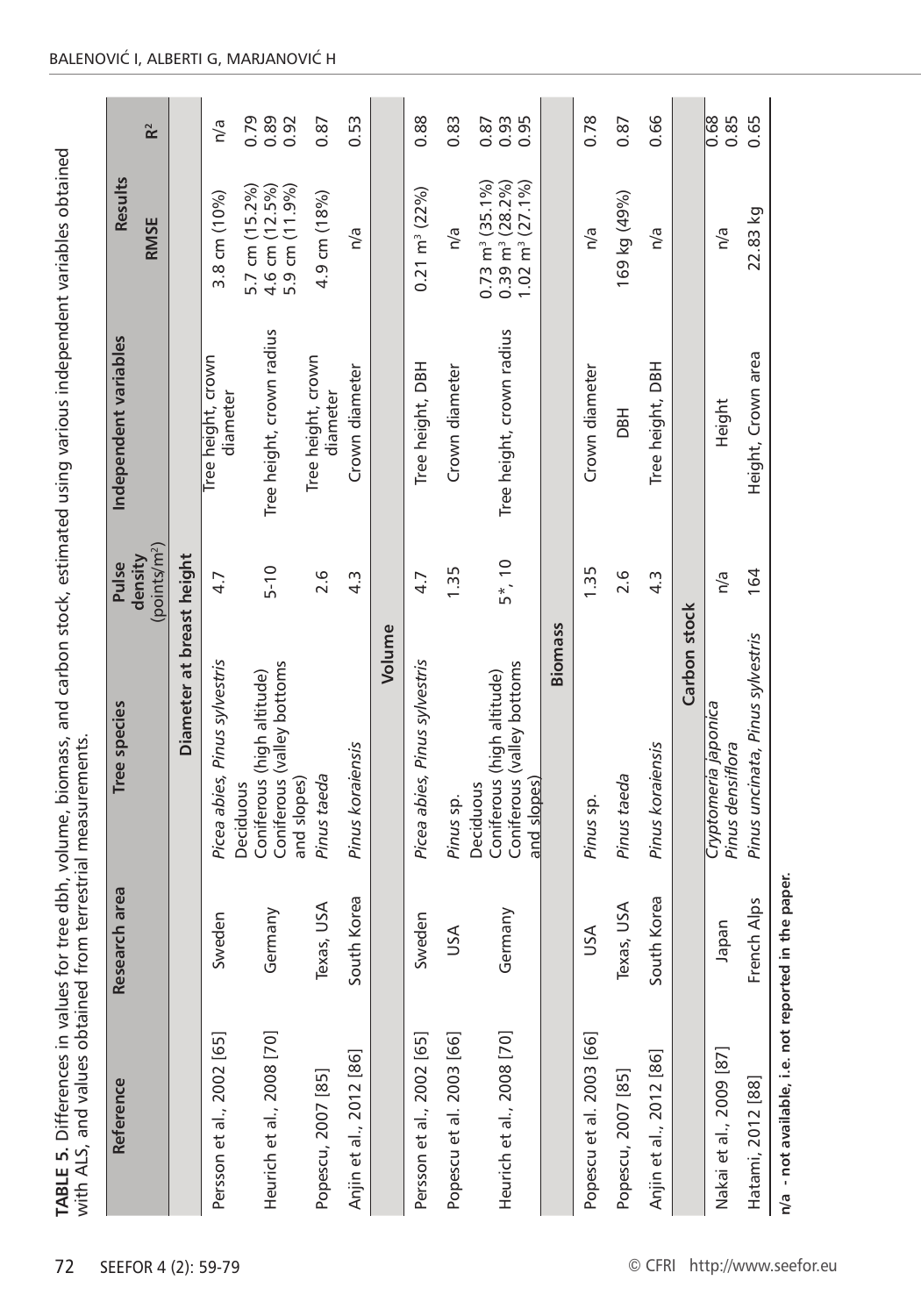particularly in the sense of increasing frequencies and pulse (scanning) densities, as well as improving the accuracy of the obtained data. Consequently, this also enabled higher fly heights and increase in the scanned area per fly-over, resulting with the reduction of time and costs of ALS.

ALS provides researchers, among other, with a novel approach in obtaining the information on the vertical structure of the forest stands at large areas and with high-density, making the ALS technology suitable for application in forestry [85], primarily in forest inventory [37]. Both, of the two methods (AB and ITB) for deriving forest information from ALS data described in this paper, have their advantages and disadvantages. In comparison with the ITB method, the AB method requires a larger quantity of referential terrestrial data necessary to calibrate ALS data [17, 39, 104], but is financially favourable and has been applied in practical forest inventory (e.g. in Norway since 2002) [105, 106]. The ITB methods provide more detailed information on forest stands and, unlike AB methods, on individual trees. However, they still have no practical use, mainly due to greater costs and more complex procedures of data processing.

Although our review of the existing researches showed that the ALS technology might have a significant potential for application in forestry, the majority of the reviewed papers, focus on pure, even-aged stands and/or forest cultures. At the same time, the researches of ALS application in natural, or close to nature deciduous forests, are rare, and in most cases an emphasis is made on the difficulties in retrieval of information due to the complexity of deciduous tree morphology and forest stand structure [68-70]. Tree species interpretation still presents one of the greatest challenges in application of ALS, particularly in mixed or deciduous stands [90, 91, 93]. Addressing this problem will probably require an improvement in ALS technology (i.e. decrease of survey costs), novel data processing algorithms for species recognition as well as improved integration of ALS data with other remotely sensed data.

Since 95% of Croatian forests are natural or

semi-natural stands of various origins, cultivation, and structural forms, and over 60% are mixed stands [107], the conclusion may not be forwarded that the application of ALS technology would be justified for operational forestry purposes, either in Croatia or other countries of the region with similar forests. Therefore, it would be necessary to initiate ALS research in the South-east Europe region. In our opinion, at this stage the research should primarily focus on testing the potential for the use of ALS technology in forest inventory and forest management. However, since the ALS technology enables the measuring of the stand's vertical structure (understory layer, bush, ground vegetation), besides the application in the classic forest inventory, the other useful research directions could be the estimation of the biomass quantity, carbon stock, combustible matter, etc.

Research of distribution and quantity of combustible matter is particularly important in the Mediterranean region. During the last few years, the number of forest fires and burnt surfaces in the wider Mediterranean area, as well as in Croatia, has increased [108]. Recent report by IPCC [109] states that under the high emission scenario (RPC8.5) there is "*high confidence* in *likely* surface drying" by the end of this century. This might result in increased tree mortality and higher risk of forest fire in general.

Thus, one of the potential areas to apply the ALS technology in Croatia, as well as all the countries and areas of the Mediterranean, is the estimation of combustible matter (dense, low shrub, coppice, maquis, etc) in forest stands which are usually not measured under the commercial forest management. The mapped data on the quantity of combustible matter, combined with precise DTM from ALS data offering an insight into the area configuration (limestone pavements, sinkholes…), may serve as the basis in fire risk assessment, as well as valuable asset in fire-fighting routes planning and prevention of forest fires.

Due to the expected advancement of the ALS technology, we may assume that ALS data will probably have important role in forestry in the future. Naturally, in times of a financial crisis, especially evident in the countries of the SEE, an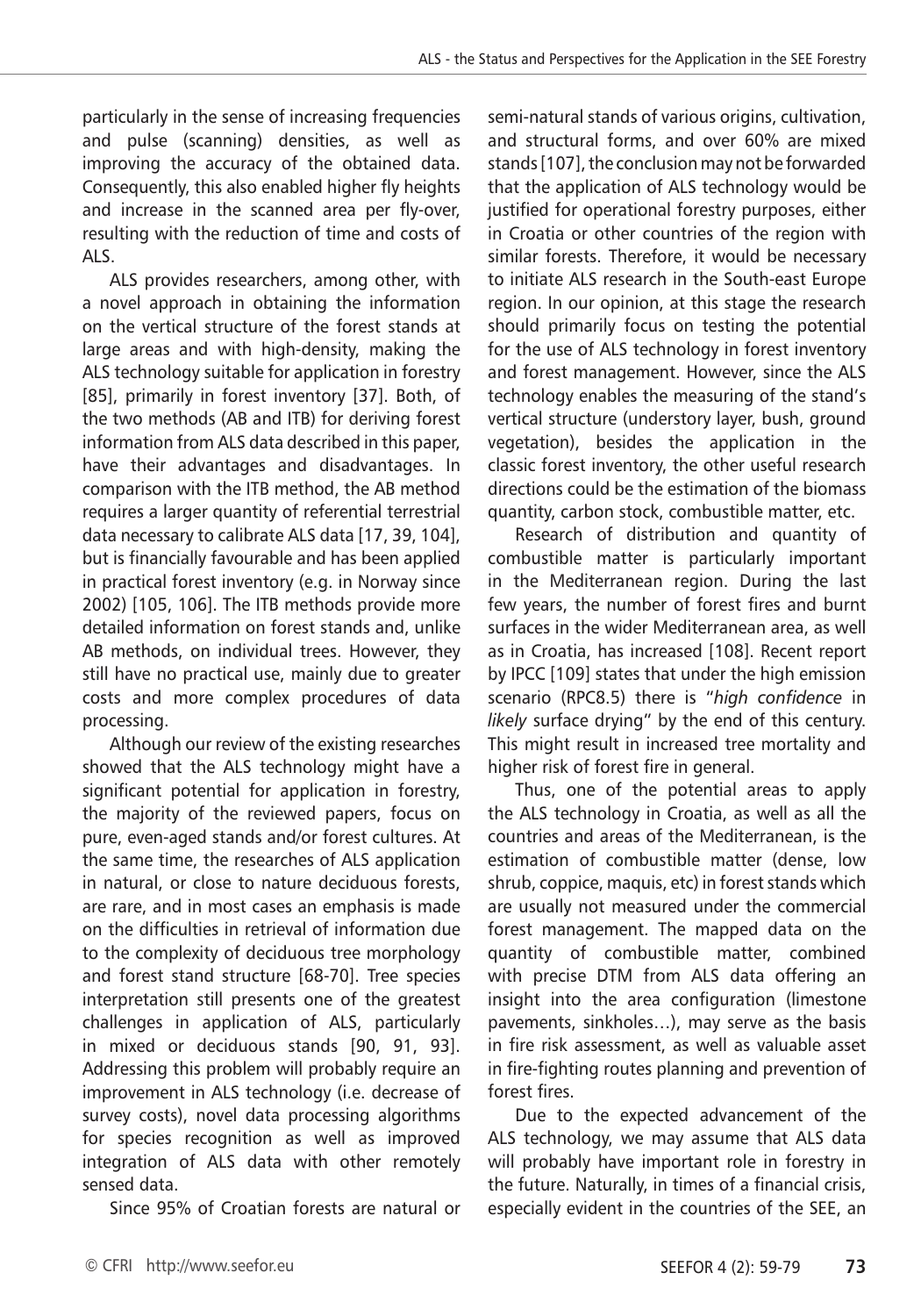important factor for the application of the ALS technology is the financial one. Therefore, we would recommend that any new research, which would address the application of ALS in forestry of the South-East European countries, should also have a part addressing economic aspects of ALS application.

## **Acknowledgment**

Research presented in this paper was carried out within the project 'Growth and development of forest in different ecological conditions and under different management' financed by Ministry of Sciences, Education and Sport, and 'Application of digital photogrammetry in practical forest management', financed by Croatian Forests Ltd.

## **RefereNces**

- 1. WENG Q 2009 Remote Sensing And GIS Integration - Theories, Methods and Application. The McGraw-Hill Education, Inc., New York, USA, 416 p
- 2. GAJSKI D 2007 Basics of airborne laser scanning (*in Croatian with English summary*). *Ekscentar* 10: 16-22
- 3. REUTEBUCH S E, ANDERSON H-E, MCGAUGHEY B J 2005 Light Detection and Ranging (LIDAR): An Emerging Tool for Multiple Resource Inventory. *J Forest* 103 (6): 286-292.
- 4. CORONA P, CARTISANO R, SALVATI R, CHIRICI G, FLORIS A, DI MARTINO P, MARCHETTI M, SCRINZI G, et al. 2012 Airborne Laser Scanning to support forest resource management under alpine, temperate and Mediterranean environments in Italy. *European Journal of Remote Sensing* 45: 27-37. DOI: http:// dx.doi.org/10.5721/EuJRS20124503#sthash. GMLKAFmS.dpuf
- 5. CARTER J, SCHMID K, WATERS K, BETZHOLD L, HADLEY B, MATAOSKY R, HALLERAN J 2012 Lidar 101: An Introduction to Lidar Technology, Data, and Applications. NOAA Coastal Services Center, Charleston, SC, USA, 72 p. URL: http://csc.noaa. gov/digitalcoast/\_/pdf/lidar101.pdf (20 February 2013)
- 6. VOSSELMAN G, MASS H G 2010 Airborne and Terrestrial Laser Scanning. Whittles Publising, Dunbeath, Caithness, Scotland, UK, 336 p
- 7. PETRIE G, TOTH C K 2008 Introduction to Laser Ranging, Profiling and Scanning. *In*: Shan J, Toth C K (*eds*) Topographic Laser Ranging and Scanning: Principles and Processing. CRC Press/Taylor & Francis, London, England, UK, pp 1-28
- 8. WEHR A, LOHR U 1999 Airborne laser scanning an introduction and overview. *ISPRS J Photogramm* 54 (2): 68-82. DOI: http://dx.doi.org/10.1016/S0924- 2716(99)00011-8
- 9. LIM K, TREITZ P, WULDER M, ST-ONGE B, FLOOD M 2003 LIDAR remote sensing of forest structure. *Prog Phys Geog* 27 (1): 88-106. DOI: http://dx.doi. org/10.1191/0309133303pp360ra
- 10. HYYPPÄ J, HYYPPÄ H, LITKEY P, YU , HAGGRÉN H, RÖNNHOLM P, PYYSALO U, PITKÄNEN J, MALTAMO M 2004 Algorithms and methods of airborne laserscanning for forest measurements. *International Archives of Photogrammetry, Remote Sensing and Spatial Information Sciences* 36 (8): 1682-1750
- 11. MONNET J-M 2012 Airborne Laser Scanning for Forest Applications - State-of-the-Art. 23 p. URL: http://www.alpine-space.eu/uploads/tx\_ txrunningprojects/Airborne\_Laser\_Scanning\_for Forest Applications - State of the Art.pdf (20 February 2013)
- 12. KOBLER A, PFEIFER N, OGRINC P, TODOROVSKI LJ, OŠTIR K, DŽEROSKI S 2007 Repetitive interpolation: A robust algorithm for DTM generation from Aerial Laser Scanner Data in forested terrain. *Remote Sens Environ* 108 (1): 9-23. DOI: http://dx.doi. org/10.1016/j.rse.2006.10.013
- 13. KOBAL M 2011 The influence of stand, soil and micro-site conditions on growth and development of silver fir (*Abies alba* Mill.) in high karst of Snežnik. PhD thesis, University of Ljubljanja, Ljubljana, Slovenia, 148 p
- 14. KOBLER A 2011 New methods of processing aerial laser scanner data for forest ecosystem monitoring. PhD thesis, University of Ljubljana, Ljubljana, Slovenia, 131 p
- 15. HEINIMANN H R, BRESCHAN J 2012 Pre-Harvest Assessment based on LiDAR data. *Croat J For Eng* 33 (2): 169-180
- 16. BALTSAVIAS E P 1999 Airborne laser scanning: basic relations and formulas. *ISPRS J Photogramm* 54 (2- 3): 199-214. DOI: http://dx.doi.org/10.1016/S0924- 2716(99)00015-5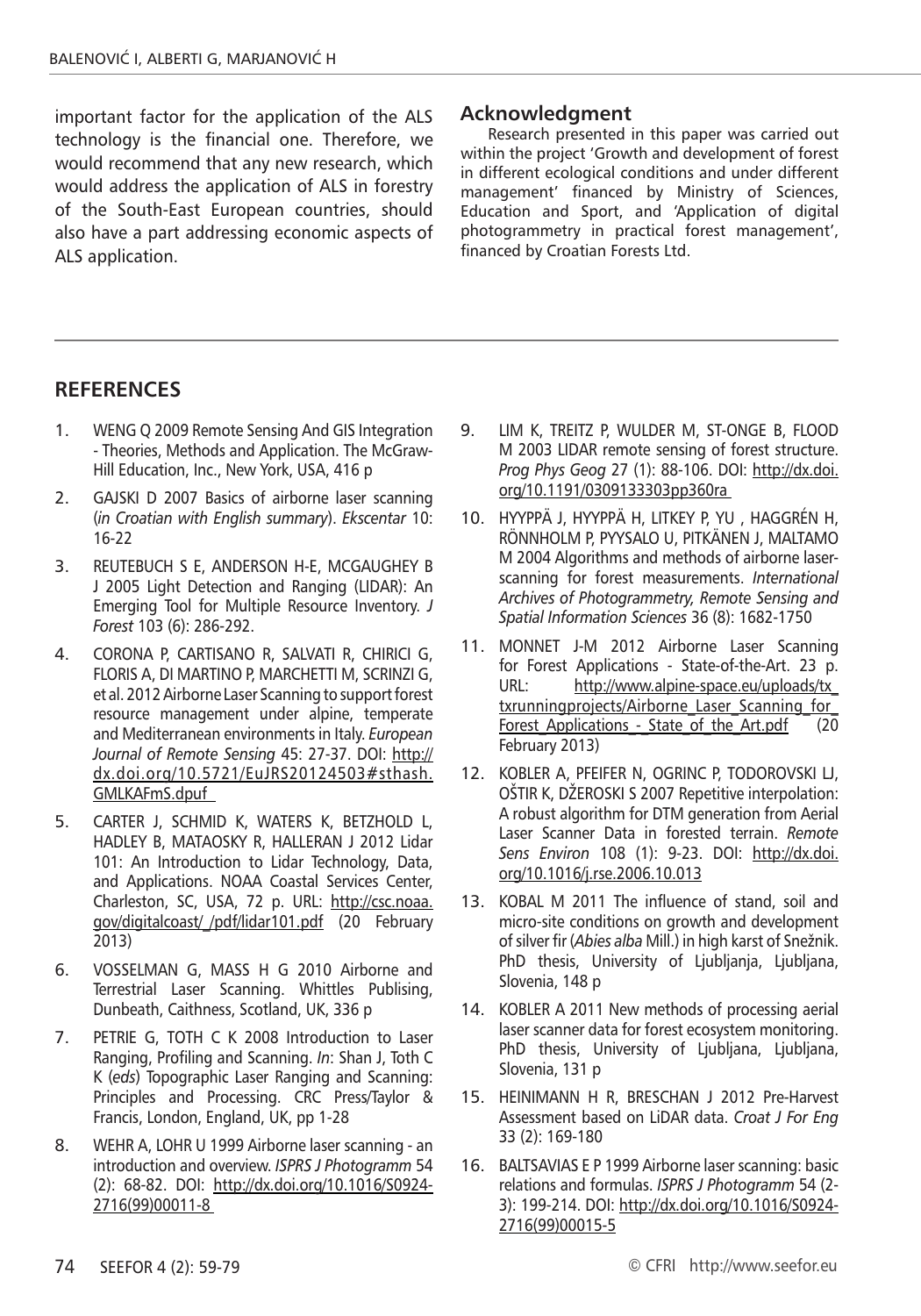- 17. YU X, HYYPPÄ J, HOLOPAINEN M, VASTARANTA M 2010 Comparison of Area-Based and Individual Tree-Based Methods for Predicting Plot-Level Forest Attributes. *Remote Sens* 2 (6): 1481-1495. DOI: http://dx.doi.org/10.3390/rs2061481
- 18. BALTSAVIAS E P 1999 A comparison between photogrammetry and laser scanning. *ISPRS J Photogramm* 54 (2-3): 83-94. DOI: http://dx.doi. org/10.1016/S0924-2716(99)00014-3
- 19. TURNER R 2007 An overview of Airborne LIDAR applications in New South Wales state forests. *In*: Growing Forest Values. Proceedings of ANZIF 2007 conference, Coffs Harbour, Australia, 3-7 June 2007. Institute of Foresters of Australia and New Zealand Institute of Forestry, Canberra, Australia, 22 p. URL: http://www.forestry.org.au/ pdf/pdf-public/conference2007/papers/Turner%20 Russell%20Lidar.pdf (20 November 2012)
- 20. VENEZIANO D, SOULEYRETTE R, HALLMARK S 2002 Evaluation of LiDAR For Highway Planning, Location and Design. *In*: Conference Proceedings of Integrated Remote Sensing at the Global, Regional and Local Scale. ISPRS Comission I. Mid-Term Symposium in conjunction with Pecora 15/ Land Satellite Information IV Conference, Denver, USA, 10 p. URL: http://www.isprs.org/proceedings/ XXXIV/part1/paper/00029.pdf (25 November 2012)
- 21. PETRIE G, TOTH C K 2008 Airborne and Spaceborne Laser Profilers and Scanners. *In*: Shan J, Toth C K (*eds*) Topographic Laser Ranging and Scanning: Principles and Processing. CRC Press/Taylor & Francis, London, England, UK, pp 29-87
- 22. WULDER M A, WHITE J C, NELSON R F, NÆSSET E, ØRKA H, COOPS N C, HILKER T, BATER C W, GOBAKKEN T 2012 Lidar sampling for largearea forest characterization: A review. *Remote Sens Environ* 121: 196-209. DOI: http://dx.doi. org/10.1016/j.rse.2012.02.001
- 23. RAHMAN M Z A, GORTE B G H, BUCKSCH A K 2009 A new method for individual tree delineation from airborne LiDAR. *In*: Proceedings Silvilaser 2009, Austin, Texas, USA, 14-16 October 2009. Texas A&M University, College Station, TX, USA, pp 1-10
- 24. BALTSAVIAS E P 1999 Airborne laser scanning: existing systems and firms and other resources. *ISPRS J Photogramm* 54 (2-3): 164-198. DOI: http:// dx.doi.org/10.1016/S0924-2716(99)00016-7
- 25. LEFSKY M, COHEN W, PARKER G, HARDING D 2002 Lidar remote sensing for ecosystem studies. *Bioscience* 52 (1): 19-30. DOI: DOI: http://dx.doi. org/10.1641/0006-3568(2002)052[0019:LRSFES]2 .0.CO;2
- 26. HYYPPÄ J, HYYPPÄ H, YU X, KAARTINEN H, KUKKO A, HOLOPAINEN M 2008 Forest Inventory Using Small-Footprint Airborne Lidar. *In*: Shan J, Toth C K (*eds*) Topographic Laser Ranging and Scanning: Principles and Processing. CRC Press/Taylor & Francis, London, England, UK, pp 335-370
- 27. VAN LEEUWEN M, NIEUWENHUIS M 2010 Retrieval of forest structural parameters using LiDAR remote sensing. *Eur J Forest Res* 129 (4): 749-770. DOI: http://dx.doi.org/10.1007/s10342-010-0381-4
- 28. GATZIOLIS D, ANDERSEN H-E 2008 A guide to LIDAR data acquisition and processing for the forests of the Pacific Northwest. Gen. Tech. Rep. PNW-GTR-768. Portland, OR: U.S. Department of Agriculture, Forest Service, Pacific Northwest Research Station, 32 p. URL: http://www.fs.fed.us/ pnw/pubs/pnw\_gtr768.pdf (15 October 2012)
- 29. EVANS J S, HUDAK A T, FAUX R, SMITH A M S 2009 Discrete Return Lidar in Natural Resources: Recommendations for Project Planning, Data Processing, and Deliverables. *Remote Sens* 1 (4): 776-794. DOI: http://dx.doi.org/10.3390/rs1040776
- 30. DIAZ J C F 2011 Lifting the canopy veil: airborne LiDAR for archeology of forested areas. *Imaging Notes Magazine* 26 (2): 31-34. URL: http://www. imagingnotes.com/go/article\_freeJ.php?mp\_ id=264#1 (16 October 2012)
- 31. HYYPPÄ J, YU X, HYYPPÄ H, MALTAMO M 2006 Methods of airborne laser scanning for forest information extraction. *In*: Proceedings of the International Workshop 3D Remote Sensing in Forestry, Vienna, Austria, 14-15 February. University of Natural Resources and Applied Sciences, Vienna, Austria, pp 63-78
- 32. CHASMER L, HOPKINSON C, TREITZ P 2006 Investigating laser pulse penetration through a conifer canopy by integrating airborne and terrestrial lidar. *Can J Remote Sens* 32 (2): 116-125. DOI: http://dx.doi.org/10.5589/m06-011
- 33. DUBAYAH R O, DRAKE J B 2000 Lidar remote sensing for forestry. *J Forest* 98 (6): 44-46. DOI: http://dx.doi.org/10.1191/0309133303pp360ra
- 34. WATERSHED SCIENCES INC 2010 Minimum LiDAR Considerations in the Pacific Northwest. URL: http://www.oregongeology.org/sub/projects/olc/ minimum-lidar-data-density.pdf (10 March 2013)
- 35. RÖNNHOLM P, HONKAVAARA E, LITKEY P, HYYPPÄ H, HYYPPÄ J 2007 Integration of laser scanning and photogrammetry. *In*: Proceedings of the ISPRS 2007 Workshop on Laser Scanning 2007 and SilviLaser 2007, Vol. XXXVI, Part 3/W52, Espoo, Finland, 12- 14 September 2007, pp 355-362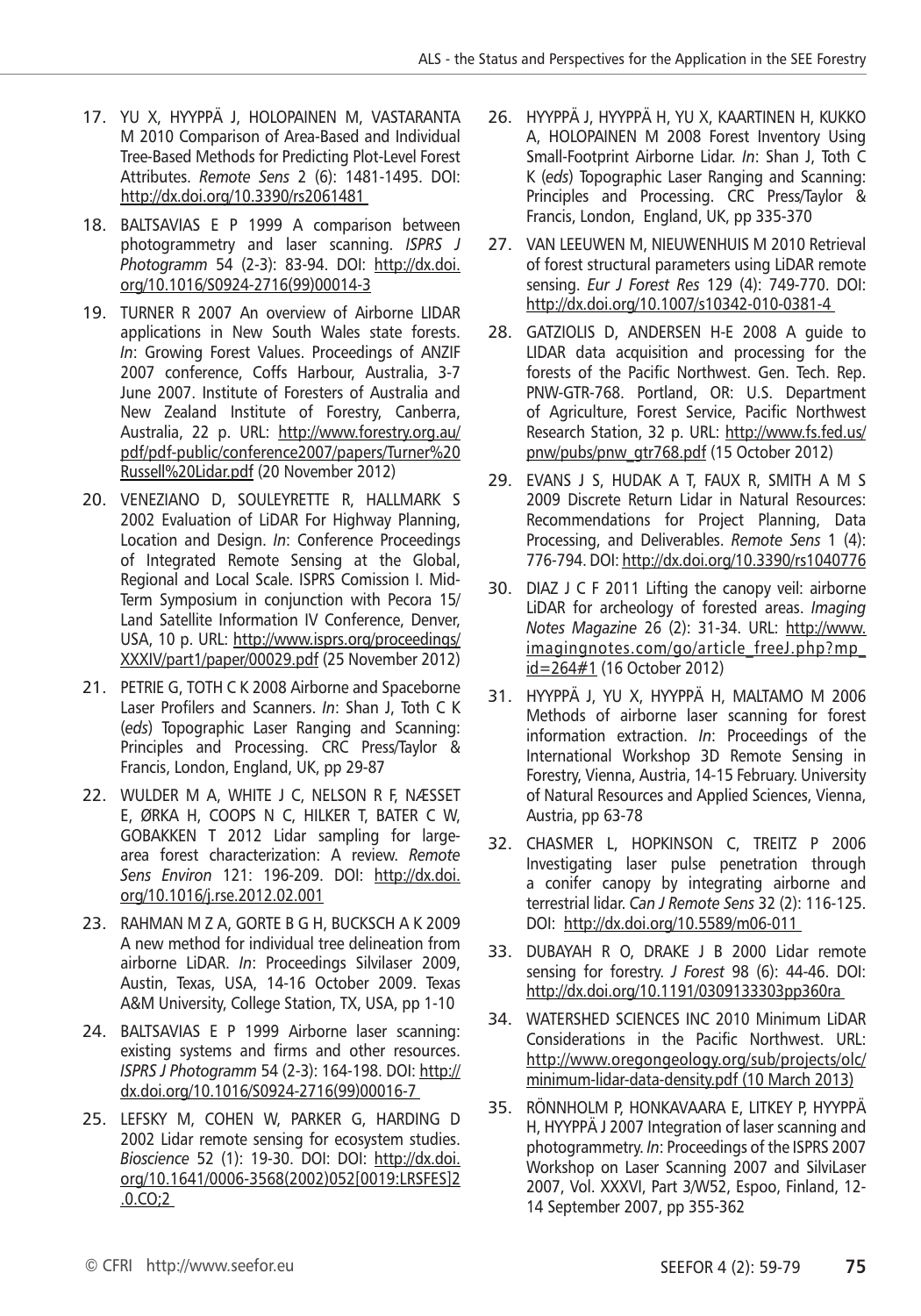- 36. NEX F 2010 Multi-Image Matching and LiDAR data new integration approach. PhD thesis, Politicnico di Torino, Torino, 235 p
- 37. WULDER M A, BATER C W, COOPS N C, HILKER T, WHITE J C 2008 The role of LiDAR in sustainable forest management. *For Chron* 84 (6): 807-826. DOI: http://dx.doi.org/10.5558/tfc84807-6
- 38. ROSETTE J, SUÁREZ J, NELSON R, LOS S, COOK B, NORTH P 2012 Lidar Remote Sensing for Biomass Assessment. *In*: Fatoyinbo T (*ed*) Remote Sensing of Biomass – Principles and Applications. InTech, Rijeka, Croatia, pp 3-26
- 39. VASTARANTA M, HOLOPAINEN M, YU X, HAAPANEN R, MELKAS T, HYYPPÄ J, HYYPPÄ H 2011 Individual tree detection and area-based approach in retrieval of forest inventory characteristics from low-pulse airborne laser scanning data. *Photogrammetric Journal of Finland* 22 (2): 1-13
- 40. NÆSSET E 1997 Determination of mean tree height of forest stands using airborne laser scanner data. *ISPRS J Photogramm* 52 (2): 49-56. DOI: http:// dx.doi.org/10.1016/S0924-2716(97)83000-6
- 41. NÆSSET E 1997 Estimating timber volume of forest stands using airborne laser scanner data. *Remote Sens Environ* 61 (2): 246-253. DOI: http://dx.doi. org/10.1016/S0034-4257(97)00041-2
- 42. NÆSSET E 2002 Predicting forest stand characteristics with airborne scanning laser using a practical two-stage procedure and field data. *Remote Sens Environ* 80 (1): 88-99. DOI: http:// dx.doi.org/10.1016/S0034-4257(01)00290-5
- 43. LINDBERG E, HOLLAUS M 2012 Comparison of Methods for Estimation of Stem Volume, Stem Number and Basal Area from Airborne Laser Scanning Data in a Hemi-Boreal Forest. *Remote Sens* 4 (4): 1004-1023. DOI: http://dx.doi.org/10.3390/ rs4041004
- 44. COOPS N C, HILKER T, WULDER M, ST-ONGE B, NEWNHAM G, SIGGINS A, TROFYMOW J A 2007 Estimating canopy structure of Douglas-fir forest stands from discrete-return LiDAR. *Trees-Struct Funct* 21 (3): 295-310. DOI: http://dx.doi. org/10.1007/s00468-006-0119-6
- 45. GONZALEZ-FERREIRO E, DIÉGUEZ-ARANDA U, MIRANDA D 2012 Estimation of stand variables in *Pinus radiata* D. Don plantations using different LiDAR pulse densities. *Forestry* 85 (2): 281-292. DOI: http://dx.doi.org/10.1093/forestry/cps002
- 46. JÄRNDSTEDT J, PEKKARINEN A, TUOMINEN S, GINZLER C, HOLOPAINEN M, VIITALA R 2012 Forest variable estimation using a high-resolution digital surface model. *ISPRS J Photogramm* 74: 78-84. DOI: http://dx.doi.org/10.1016/j.isprsjprs.2012.08.006
- 47. ALBERTI G, BOSCUTTI F, PIROTTI F, BERTACCO C, DE SIMON G, SIGURA M, CAZORZI F, BONFANTI P 2013 A LiDAR-based approach for a multi-purpose characterization of Alpine forests: an Italian case study. *iForest* 6: 156-168. DOI: http://dx.doi. org/10.3832/ifor0876-006
- 48. SMREČEK R, DANIHELOVÁ Z 2013 Forest stand height determination from low point density airborne laser scanning data in Roznava Forest enterprise zone (Slovakia). *iForest* 6: 48-54. DOI: http://dx.doi.org/10.3832/ifor0767-006
- 49. HOLMGREN J, JONSSON T 2004 Large scale airborne laser scanning of forest resources in Sweden. *International Archives of Photogrammetry, Remote Sensing and Spatial Information Sciences* 36 (8): 157-160
- 50. CORONA P, FATTORINI L 2008 Area-based LiDARassisted estimation of forest standing volume. *Can J Forest Res* 38 (11): 2911-2916. DOI: http://dx.doi. org/10.1139/X08-122
- 51. BARBATI A, CHIRICI G, CORONA P, MONTAGHI A, TRAVAGLINI D 2009 Area-based assessment of forest standing volume by field measurements and airborne laser scanner data. *Int J Remote Sens* 30 (19): 5177-5194. DOI: http://dx.doi. org/10.1080/01431160903023017
- 52. PACKALÉN P, MEHTÄTALO L, MALTAMO M 2011 ALSbased estimation of plot volume and site index in a eucalyptus plantation with a nonlinear mixed-effect model that accounts for the clone effect. *Ann For Sci* 68 (6): 1085-1092. DOI: http://dx.doi.org/10.1007/ s13595-011-0124-9
- 53. ESTORNELL J, RUIZ L A, VELÁZQUEZ-MARTÍ B, HERMOSILLA T 2012 Estimation of biomass and volume of shrub vegetation using LiDAR and spectral data in a Mediterranean environment. *Biomass Bioenerg* 46: 710-721. DOI: http://dx.doi. org/10.1016/j.biombioe.2012.06.023
- 54. NÆSSET E 2004 Estimation of above- and belowground biomass in boreal forest ecosystems. *International Archives of Photogrammetry, Remote Sensing and Spatial Information Sciences* 36 (8): 145-148
- 55. KANKARE V, VASTARANTA M, HOLOPAINEN M, RÄTY, YU X, HYYPPÄ J, HYYPPÄ H, ALHO P, VIITALA R 2013 Retrieval of Forest Aboveground Biomass and Stem Volume with Airborne Scanning LiDAR. *Remote Sens* 5 (5): 2257-2274. DOI: http://dx.doi.org/10.3390/ rs5052257
- 56. PATENAUDE G, HILL R A, MILNE R, GAVEAU D L A, BRIGGS B B J, DAWSON T P 2004 Quantifying forest above ground carbon content using LiDAR remote sensing. *Remote Sens Environ* 93 (3): 368-380. DOI: http://dx.doi.org/10.1016/j.rse.2004.07.016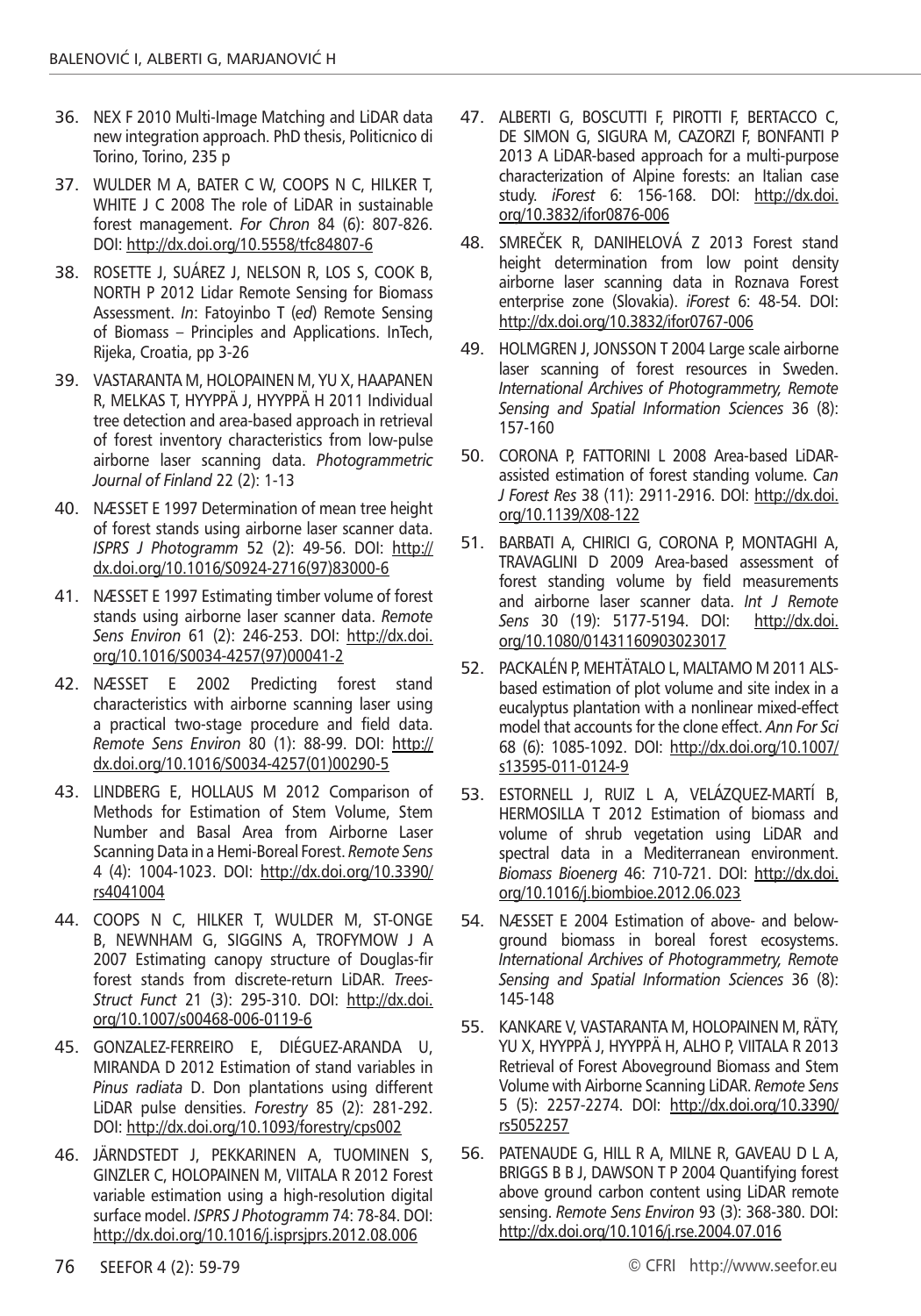- 57. STEPHENS P R, KIMBERLEY M O, BEETS P N, PAUL T S H, SEARLES N, BELL A, BRACK C, BROADLEY J 2012 Airborne scanning lidar in a double sampling forest carbon inventory. *Remote Sens Environ* 117: 348-357. DOI: http://dx.doi.org/10.1016/j. rse.2011.10.009.
- 58. RIAÑO D, VALLADARES F, CONDÉS S, CHUVIECO E 2003 Estimation of effective leaf area index and covered ground from airborne laser scanner (Lidar) in two contrasting forests. *Agr Forest Meteorol* 124 (3-4): 269-275. DOI: http://dx.doi.org/10.1016/j. agrformet.2004.02.005
- 59. MORSDORF F, KÖTZ B, MEIER E, ITTEN K I, ALLGÖWER B 2006 Estimation of LAI and fractional cover from small footprint airborne laser scanning data based on gap fraction. *Remote Sens Environ* 104 (1): 50-61. DOI: http://dx.doi.org/10.1016/j. rse.2006.04.019
- 60. RICHARDSON J J, MOSKAL L M, KIM S-H 2009 Modeling approaches to estimate effective leaf area index from aerial discrete-return LIDAR. *Agr Forest Meteorol* 149 (6-7): 1152-1160. DOI: http:// dx.doi.org/10.1016/j.agrformet.2009.02.007
- 61. RIAÑO D, MEIER E, ALLGÖWER B, CHUVIECO E, USTIN S L 2003 Modeling airborne laser scanning data for the spatial generation of critical forest parameters in fire behavior modeling. *Remote Sens Environ* 86 (2): 177-186. DOI: http://dx.doi. org/10.1016/S0034-4257(03)00098-1
- 62. RIAÑO D, CHUVIECO E, CONDIS S, GONZALEZ-MATESANZ J, USTIN S L 2004 Generation of crown bulk density for Pinus sylvestris from LIDAR. *Remote Sens Environ* 92 (3): 345-352. DOI: http://dx.doi. org/10.1016/j.rse.2003.12.014
- 63. ANDERSEN H-E, REUTEBUCH S E, MCGAUGHEY R J 2006 A rigorous assessment of tree height measurements obtained using airborne lidar and conventional field methods. *Can J Remote Sens* 32 (5): 355-366. DOI: http://dx.doi.org/10.5589/m06-030
- 64. NAESSET E, ØKLAND T 2002 Estimating tree height and tree crown properties using airborne scanning laser in a boreal nature reserve. *Remote Sens Environ* 79 (1): 105-115. DOI: http://dx.doi. org/10.1016/S0034-4257(01)00243-7
- 65. PERSSON Å, HOLMGREN J, SÖDERMAN U 2002 Detecting and measuring individual trees using an airborne laser scanner. *Photogramm Eng Rem* S 68 (9): 925-932
- 66. POPESCU S, WYNNE R, NELSON R 2003 Measuring individual tree crown diameter with lidar and assessing its influence on estimating forest volume and biomass. *Can J Remote Sens* 29 (5): 564-577. DOI: http://dx.doi.org/10.5589/m03-027
- 67. MALTAMO M, MUSTONEN K, HYYPPÄ J, PITKÄNEN J, YU X 2004 The accuracy of estimating individual tree variables with airborne laser scanning in boreal nature reserve. *Can J Forest Res* 34 (9): 1791-1801. DOI: http://dx.doi.org/10.1139/X04-055
- 68. KOCH B, HEYDER U, WEINACKER H 2006 Detection of Individual Tree Crowns in Airborne Lidar Data. *Photogramm Eng Remote S* 72 (4): 357-363
- 69. SOLBERG S, NÆSSET E, BOLLANDSAS O M 2006 Single Tree Segmentation Using Airborne Laser Scanner Data in a Structurally Heterogeneous Spruce Forest. *Photogramm Eng Remote S* 72 (12): 1369-1378
- 70. HEURICH M 2008 Automatic recognition and measurement of single trees based on data from airborne laser scanning over the richly structured natural forests of the Bavarian Forest National Park. *For Ecol Manag* 255 (7): 2416-2433. DOI: DOI: http://dx.doi.org/10.1016/j.foreco.2008.01.022
- 71. HIRATA Y, FURUYA N, SUZUKI M, YAMAMOTO H 2009 Airborne laser scanning in forest management: individual tree identification and laser pulse penetration in a stand with different levels of thinning. *Forest Ecol Manag* 258 (5): 752-760. DOI: http://dx.doi.org/10.1016/j.foreco.2009.05.017
- 72. LI W, GUO Q, JAKUBOWAKI M K, KELLY M 2012 A New Method for Segmenting Individual Trees from the Lidar Point Cloud. *Photogramm Eng Remote S* 78 (1): 75-84. DOI: http://dx.doi.org/10.14358/ PERS.78.1.75
- 73. GAVEAU D L A, HILL R A 2003 Quantifying canopy height underestimation by laser pulse penetration in small-footprint airborne laser scanning data. *Can J Remote Sens* 29 (5): 650-657. DOI: http://dx.doi. org/10.5589/m03-023
- 74. LECKIE D, GOUGEON F, HILL D, QUINN R, ARMSTRONG L, SHREENAN R 2003 Combined high-density lidar and multispectral imagery for individual tree crown analysis. *Can J Remote Sens* 29 (5): 633-649. DOI: http://dx.doi.org/10.5589/ m03-024
- 75. YU X, HYYPPÄ J, HYYPPÄ H, MALTAMO M 2004 Effects of flight altitude on tree height estimation using airborne laser scanning. *International Archives of Photogrammetry, Remote Sensing and Spatial Information Sciences* 36 (8): 96-101
- 76. MORSDORF F, MEIER E, KOETZ B, ITTEN K I, DOBBERTIN M, ALLGÖWER B 2004 reconstruction LIDAR-based geometric of stands boreal type forest at single tree level for forest and wildland fire management. *Remote Sens Environ* 92 (3): 353-362. DOI: http://dx.doi.org/10.1016/j. rse.2004.05.013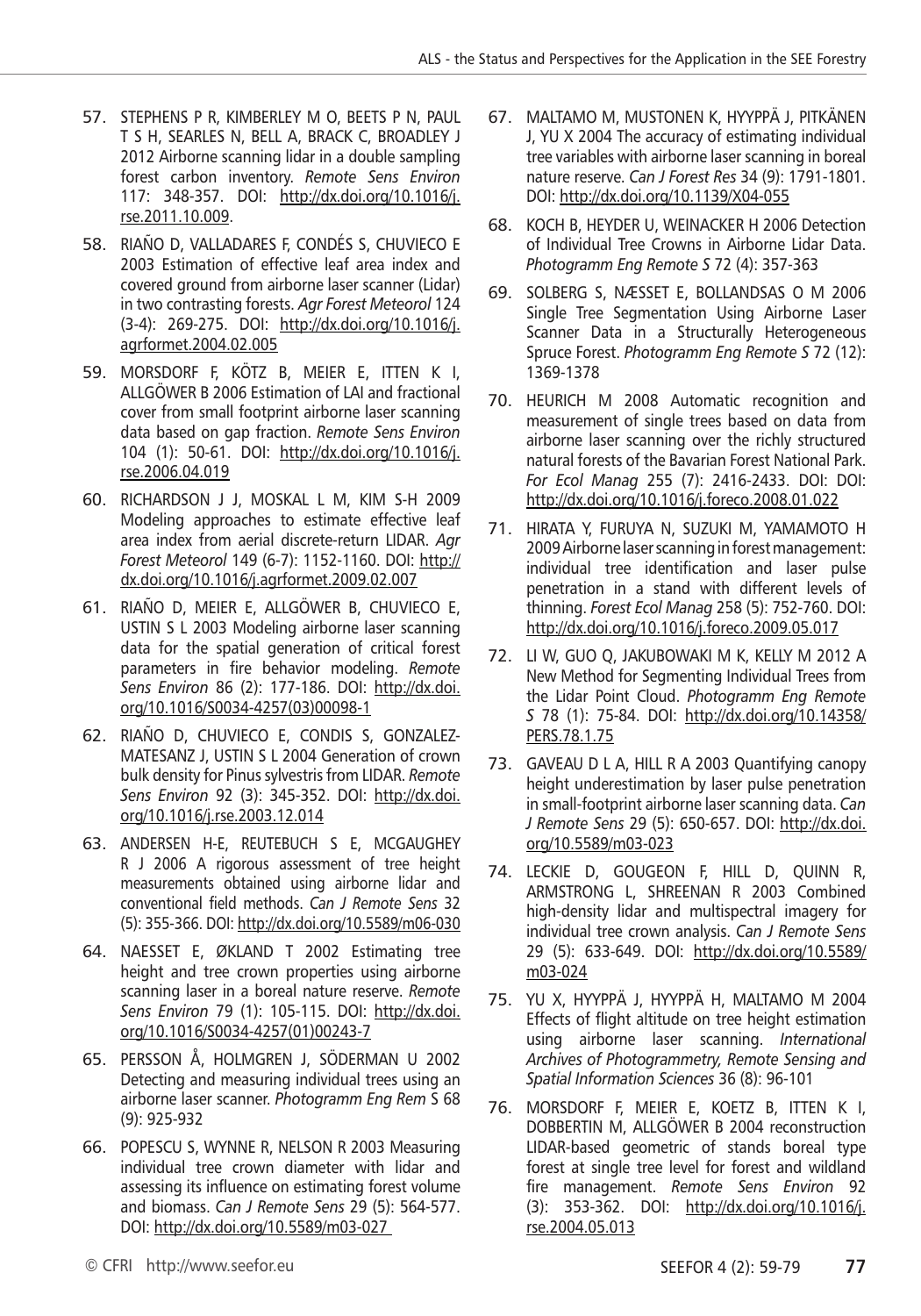- 77. FALKOWSKI M J, SMITH A M S, HUDAK A T, GESSLER P E, VIERLING L A, CROOKSTON N L 2006 Automated estimation of individual conifer tree height and crown diameter via two-dimensional spatial wavelet analysis of lidar data. *Can J Remote Sens* 32 (2): 153-161. DOI: http://dx.doi. org/10.5589/m06-005
- 78. ELDPAUSCH T R, LLOYD J, LEWIS S L, BRIENEN R J W, GLOOR M, MONTEAGUDO MENDOZA A, LOPEZ-GONZALEZ G, BANIN L, et al. 2012 Tree height integrated into pantropical forest biomass estimates. *Biogeosciences* 9 (8): 3381-3403. DOI: http://dx.doi.org/10.5194/bg-9-3381-2012
- 79. NELSON R, SWIFT R, KRABILL W 1988 Using airborne lasers to estimate forest canopy and stand characteristics. *J Forest* 86 (10): 31-38
- 80. TAKAHASHI T, YAMAMOTO K, SENDA Y, TSUZUKU M 2005 Estimating individual-tree heights of sugi (*Cryptomeria japonica* D. Don) plantations in mountainous areas using small-footprint airborne LiDAR. *J Forest Res-JPN* 10 (4): 135-142. DOI: http:// dx.doi.org/10.1007/s10310-004-0125-8
- 81. HYYPPÄ J, INKINEN M 1999 Detecting and estimating attributes for single trees using laser scanner. *Photogrammetric Journal of Finland* 16 (2): 27-42
- 82. HOLLAUS M, WAGNER W, EBERHÖFER C, KAREL W 2006 Accuracy of large-scale canopy heights derived from LiDAR data under operational constraints in a complex alpine environment. *ISPRS J Photogramm* 60 (5): 323-338. DOI: http://dx.doi. org/10.1016/j.isprsjprs.2006.05.002
- 83. VÉGA C, DURRIEU S 2011 Multi-level filtering segmentation to measure individual tree parameters based on Lidar data: Application to a mountainous forest with heterogeneous stands. *Int J Appl Earth Obs* 13 (4): 646-656. DOI: http:// dx.doi.org/10.1016/j.jag.2011.04.002
- 84. VAUHKONEN J 2010 Estimating crown base height for Scots pine by means of the 3D geometry of airborne laser scanning data. *Int J Remote Sens* 31 (5): 1213-1226. DOI: http://dx.doi. org/10.1080/01431160903380615
- 85. POPESCU S C 2007 Estimating biomass of individual pine trees using airborne lidar. *Biomass Bioenerg* 31 (9): 646-655. DOI: http://dx.doi.org/10.1016/j. biombioe.2007.06.022
- 86. ANJIN C, YONGMIN K, YONGIL K, YANGDAM 2012 Estimation of Individual Tree Biomass from Airborne Lidar Data using Tree Height and Crown Diameter. *Disaster Advances* 5 (4): 360-365
- 87. NAKAI Y, HOSOI F, OMASA K 2009 Estimating carbon stock of coniferous woody canopy trees using airborne lidar and passive optical senser. *In:* Bretar F, Pierrot-Deseiligny M, Vosselman G (*eds*) Laser scanning 2009. IAPRS, Paris, France. Vol 36, Part 3/W8, pp 289-292. URL: http://park.itc.u-tokyo. ac.jp/joho/Omasa/463.pdf (25 May 2013)
- 88. HATAMI F 2012 Carbon estimation of individual trees using high laser density of airborne lidar (a case study in Bois-Noir, France). MSc thesis, Faculty of Geo-Information, Science and Earth Observation, University of Twente, Enschede, the Netherlands, 164 p
- 89. KIM S 2007 Individual tree species identification using LIDAR- derived crown structures and intensity data. PhD thesis, University of Washington, Washington, USA, 122 p
- 90. KIM S, MCGAUGHEY R J, ANDERSEN H-E, SCHREUDER G 2009 Tree species differentiation using intensity data derived from leaf-on and leaf-off airborne laser scanner data. *Remote Sens Environ* 113 (8): 1575-1586. DOI: http://dx.doi. org/10.1016/j.rse.2009.03.017
- 91. VAUGHN N R, MOSKAL L M, TURNBLOM E C 2012 Tree Species Detection Accuracies Using Discrete Point Lidar and Airborne Waveform Lidar. *Remote Sens* 4 (2): 377-403. DOI: http://dx.doi.org/10.3390/ rs4020377
- 92. WAGNER W, HOLLAUS M, BRIESE C, DUCIC V 2008 3D vegetation mapping using small-footprint fullwaveform airborne laser scanners. *Int J Remote Sens* 29 (5): 1433-1452. DOI: http://dx.doi. org/10.1080/01431160701736398
- 93. ØRKA H O, NÆSSET E, BOLLANDSÅS O M 2009 Classifying species of individual trees by intensity and structure features derived from airborne laser scanner data. *Remote Sens Environ* 113 (6): 1163-1174. DOI: http://dx.doi.org/10.1016/j. rse.2009.02.002
- 94. DONOGHUE D N M, WATT P J, COX N J, WILSON J 2007 Remote sensing of species mixtures in conifer plantations using LiDAR height and intensity data. *Remote Sens Environ* 110 (4): 509-522. DOI: http:// dx.doi.org/10.1016/j.rse.2007.02.032
- 95. PERSSON Å, HOLMGREN J, SÖDERMAN U, OLSSON H 2004 Tree species classification of individual trees in Sweden by combining high resolution laser data with high resolution near infrared digital images. *International Archives of Photogrammetry, Remote Sensing and Spatial Information Sciences* 36 (8): 204-207